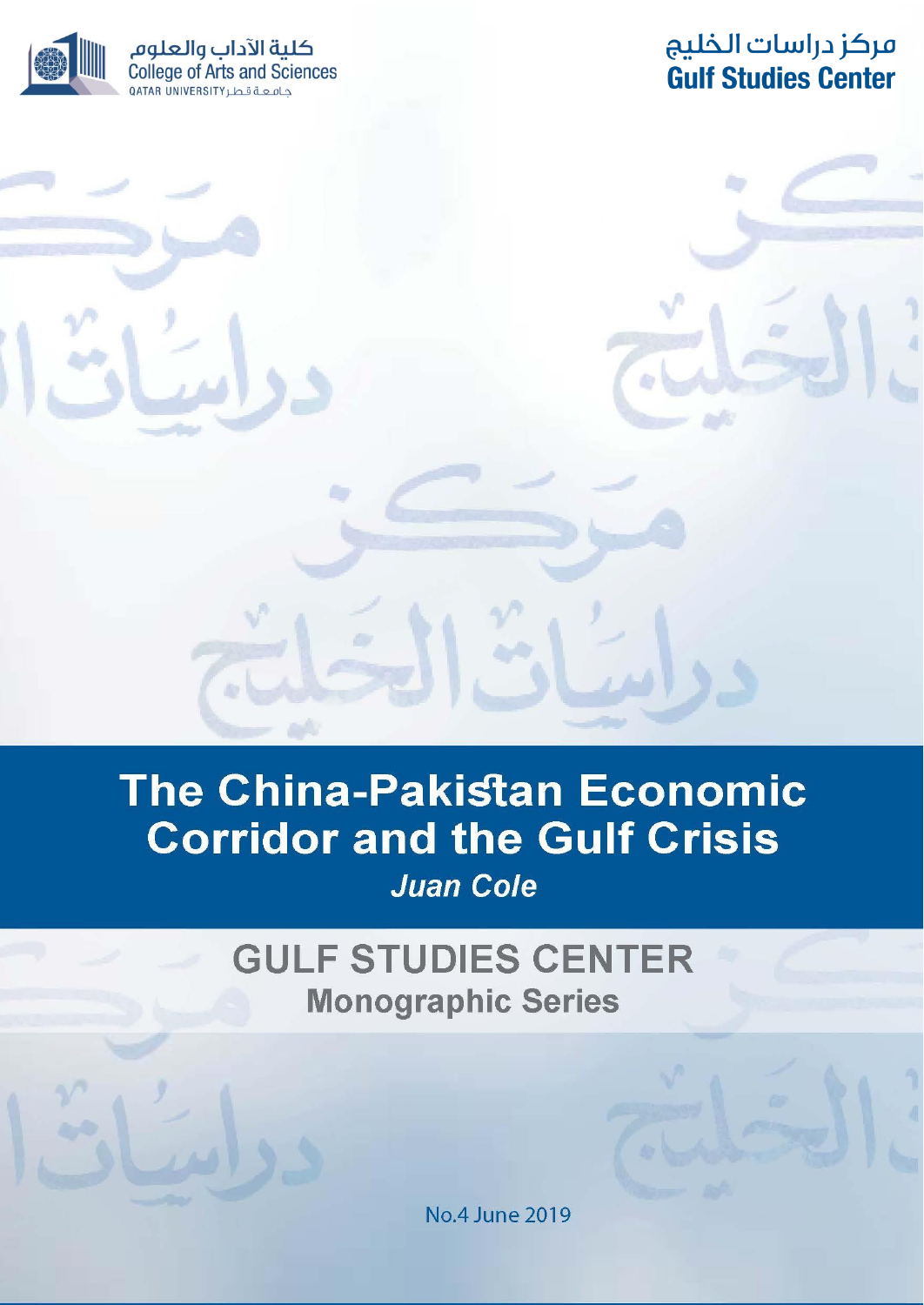# **About Gulf Studies Center**

The Gulf Studies Center at the College of Arts and Sciences at Qatar University is the world's first to focus exclusively on the Gulf within the region itself, which aims to advance teaching and scholarship in the Gulf Studies field. It was initially developed in 2011, by offering MA in Gulf Studies. Due to the increasing regional and global interest in this strategic area, the Gulf Studies Research Center was established in the fall of 2013. The Center is committed to advancing cutting-edge research and scholarship on the Gulf region. It also hosts a number of conferences and research events in collaboration with other regional and international partners. To complement the success and to cater for the increasing interest and demand, the PhD Program in Gulf Studies was launched in 2015. The Center engages in interdisciplinary, Gulf-focused studies and research in three main areas: Politics and Security; Energy and Economics; and Social Issues.

# **About monograph series**

The Gulf Monograph Series is aimed at improving publication portfolio of the Center, and providing opportunities for affiliated faculty and students as well and reputed non-affiliated scholars to publish in coordination with the center. The publications are double blinded peer reviewed by experts on the field, selected by the Gulf Monographic Center editorial board.

**Responsible for the series:** Luciano Zaccara, Research Assistant Professor in Gulf Politics, Gulf Studies Center, Qatar University.

**Editor:** Arwa Kamal Eldin Gaf Abbas, Gulf Studies Center, Qatar University.

**Designer:** Nourhan Adel R E Bulble, Gulf Studies Center, Qatar University.

# **Published Monographs**

No. 3 December 2017 *Qatar and Latin America: Narrowing the Distance*, Alejandra Galindo Merines

No. 2 December 2016 *Challenges for Qatar and Japan to Build Multilayered Relations*, Satoru Nakamura

N°1 December 2015 *Drone Strikes in the War on Terror: The Case of Post-Arab-Spring Yemen*, Daniel Martin Varisco

**The views and opinions expressed in this monograph are those of the author and in her personal capacity and do not necessarily reflect the views of the Gulf Studies Center.**

©2019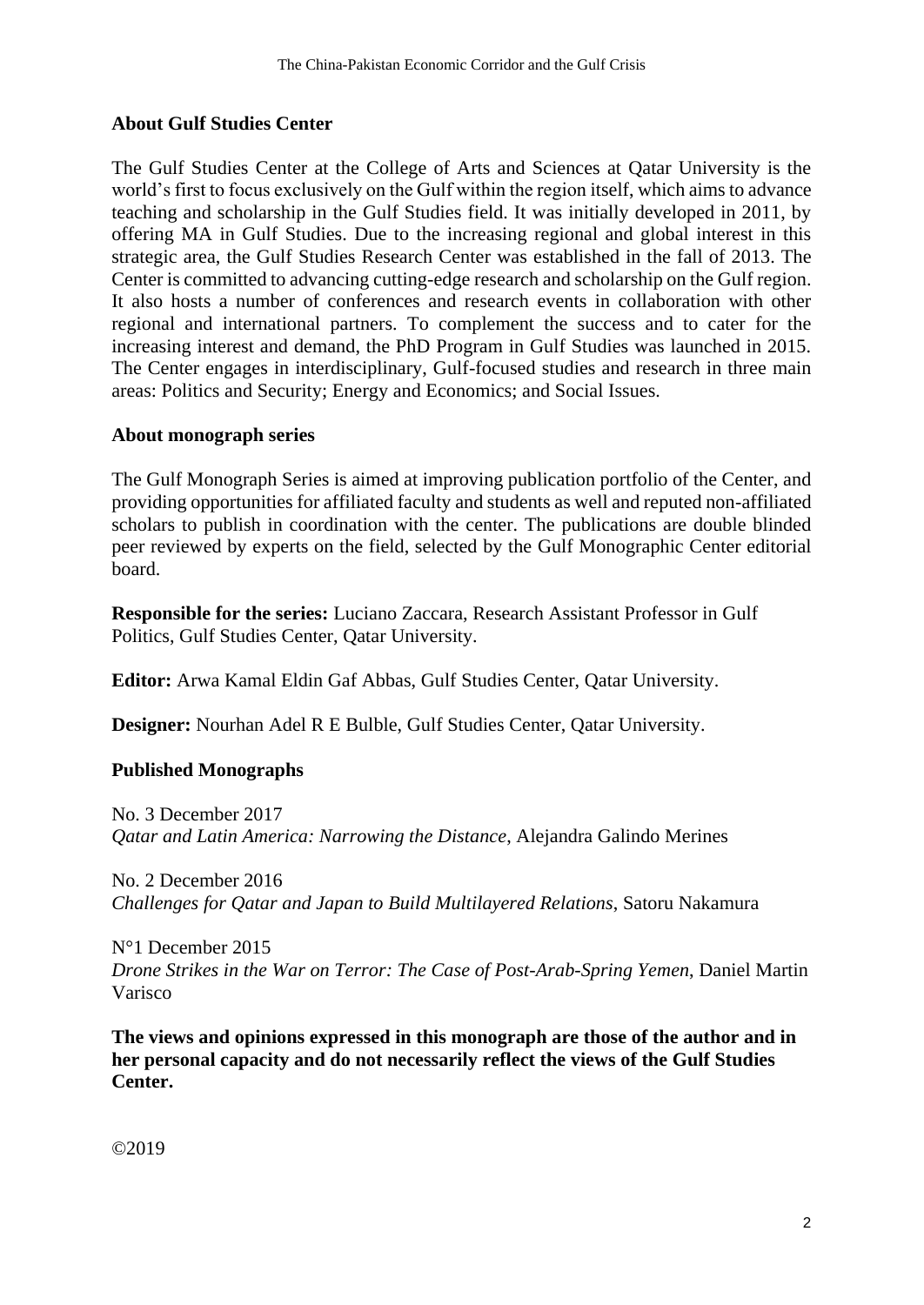# **Table of contents**

- **4 Abstract**
- **5 Introduction**
- **6 CPEC and One Belt, One Road**
- **13 Gulf Crisis**
- **16 CPEC and the Gulf Crisis**
- **21 Conclusions**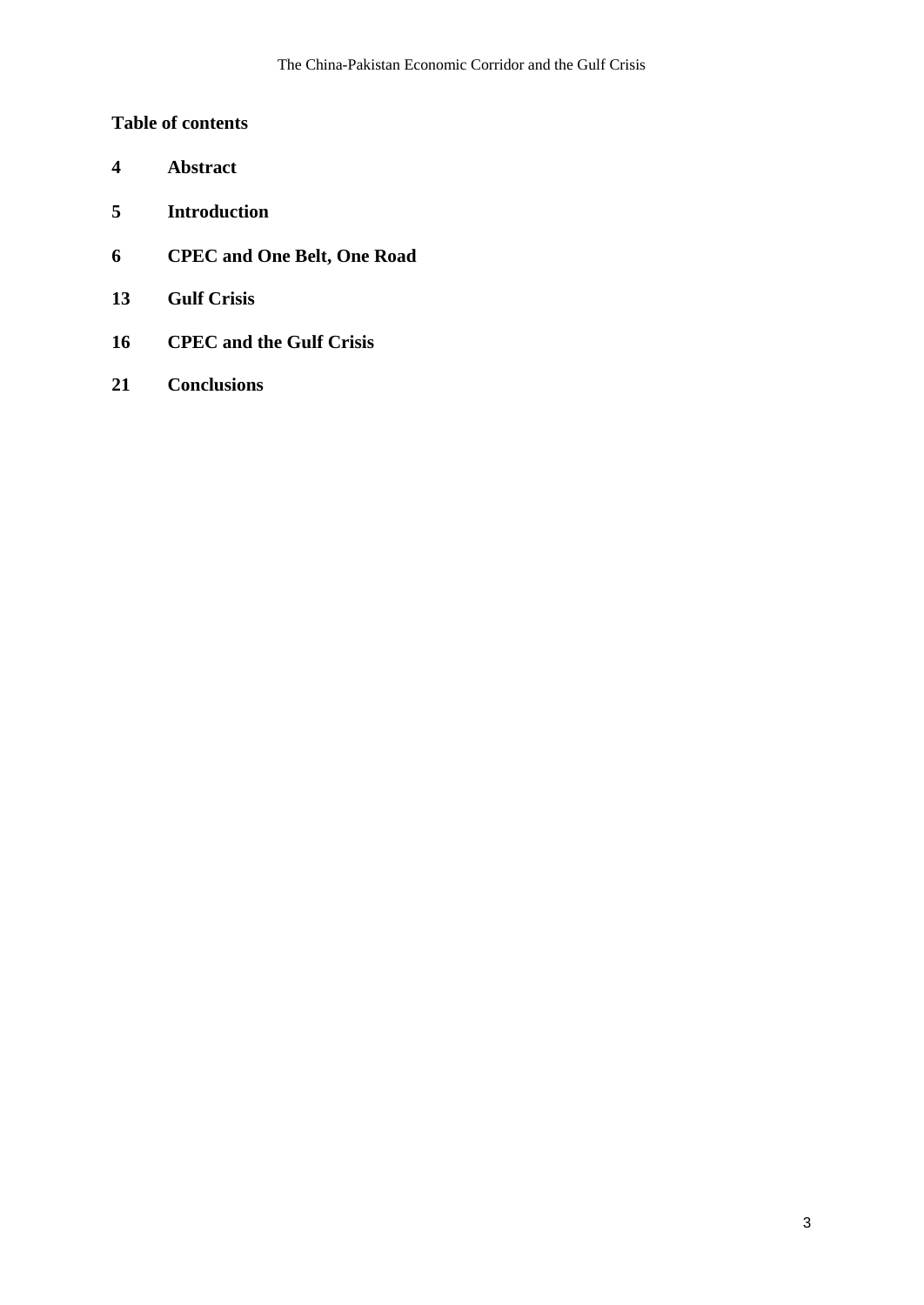#### **Abstract**

The China-Pakistan Economic Corridor (CPEC), initialed in 2013, is among China's biggest foreign policy and investment commitments. It links China's Xinjiang Province with the Arabian Sea overland through Pakistan by three major new transportation corridors, supplemented by new power plants fueled by both renewables and coal, and establishing new industrial parks and trade zones. The project could transform Pakistan, but it also has clear implications for the Gulf States and after the outbreak of the Qatar crisis in 2017, CPEC became an arena of competition for the Gulf States.

#### **Juan Cole short bio**

Juan Cole is the Richard P. Mitchell Professor of History at the University of Michigan and Adjunct Professor, Center for Gulf Studies, Qatar University. He is the author of numerous books and over 80 refereed journal articles and book chapters. His most recent works are Muhammad: Prophet of Peace amid the Clash of Empires (Bold Type, 2018); The New Arabs (Simon and Schuster, 2014) and Engaging the Muslim World (Palgrave MacMillan 2009).

Article Recieved:  $30<sup>th</sup>$  March 2019

Article Accepted: 6<sup>th</sup> May 2019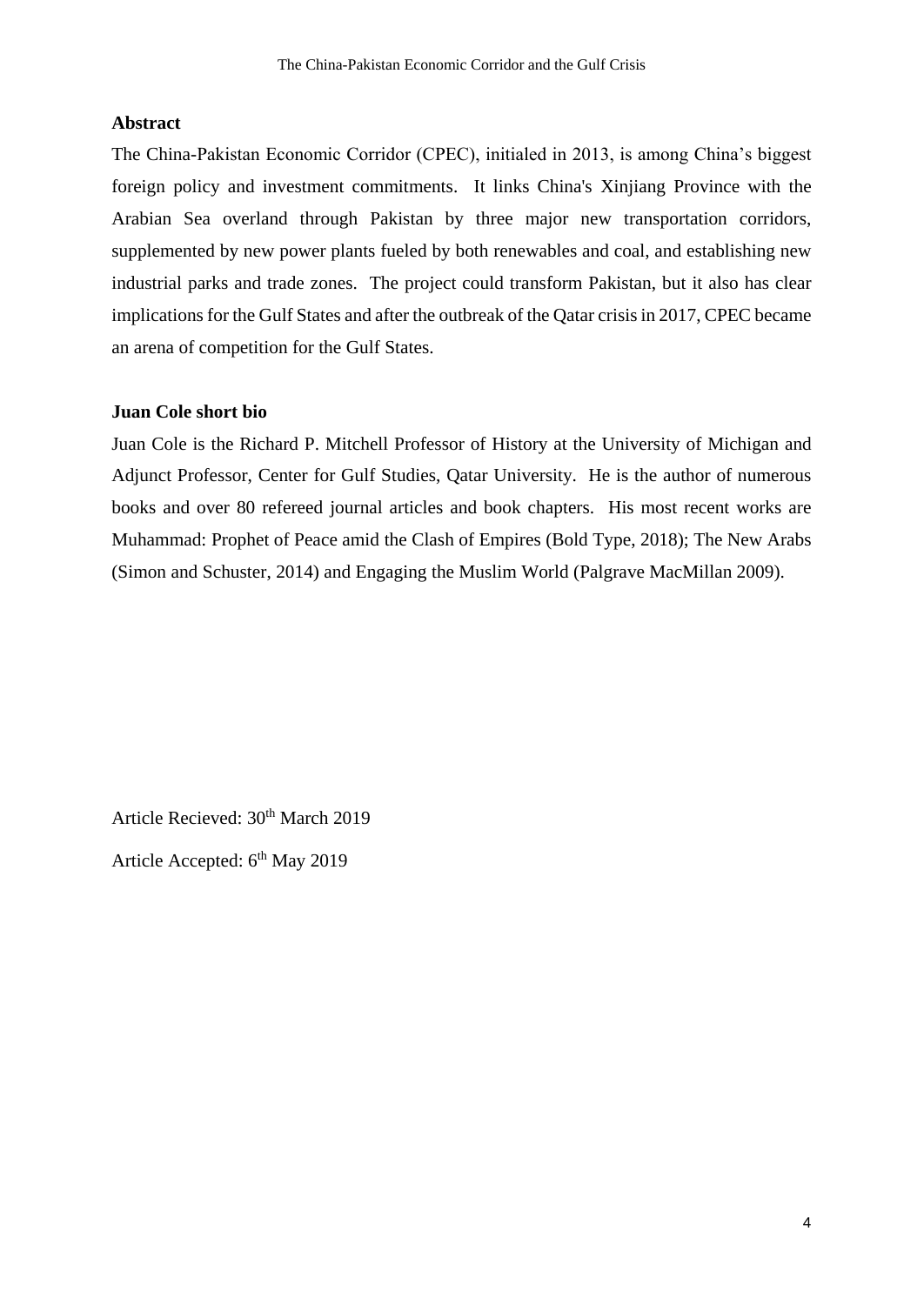### **Introduction<sup>1</sup>**

On July 5, 2013, during a visit to Beijing by newly elected Pakistani Prime Minister Nawaz Sharif, China and Pakistan signed a Memorandum of Understanding on the China-Pakistan Economic Corridor (CPEC). Sharif, a steel magnate, had a special interest in growing the Pakistani economy, and was persuasive to a wary Beijing. In the aftermath, Pakistan planned out the building of three corridors, a western, central and eastern alignment, linking China's Xinjiang Province with the Arabian Sea overland through Pakistan. The corridors would be supplemented by new power plants fueled both by renewables and coal and new industrial parks and trade zones.<sup>2</sup> The project has clear implications for the Gulf states, and with the advent of the blockade of Qatar in 2017 by Saudi Arabia, Bahrain, the UAE and Egypt, the CPEC project became an arena of competition for the Gulf states. At the same time, in the cold light of day, that much of the billions in Chinese investment would come as loans or with strings attached gave some critics in Pakistan pause. Voices in the United States warned of an imperialist Chinese "debt trap."<sup>3</sup> Inviting Gulf investment was one way for Islamabad to allay these fears, since third-party investors would involve greater transparency.

Pakistan has long sought strategic rent to offset its disadvantages, as a Muslim-majority state in Hindu and Buddhist South Asia, as a country with a much smaller population than its principal rival, India, and as a resource-poor country in danger of being dominated by regional hydrocarbon states. CPEC itself offered the prospect of help along all these dimensions. As for China, some believe that it is going for a "big bang" in Pakistan, initiating a set of far-ranging changes that will have an exponential rather than merely serial effect on the economy. In turn, the hope is that a new prosperity will lessen the dangers of Pakistani-based religious radicalism, which could spread to Xinjiang.<sup>4</sup> China considers Pakistan an "all-weather strategic partner" and deems it a "four good country," that is, it is a good neighbor, a good friend, a good comrade, and a good partner. Of the South Asian nations, Pakistan is the most enthusiastic about One Belt, One Road, of which CPEC forms an essential leg.<sup>5</sup> On the other hand, critics wonder if China will ever recover even a fraction of its investment in Pakistan as an economic matter, and consider the entire project a form of influence-peddling or, in other words, strategic rent for diplomatic gain.<sup>6</sup>

<sup>&</sup>lt;sup>1</sup> A very early draft of this paper, then focused on the inception of CPEC, was presented at the 2nd Annual International Conference on China and the Middle East: Neoliberalism with Chinese Characteristics and Political Transformations in the Middle East, Qatar University, March 23-24, 2016, hosted by the College of Arts and Sciences, Qatar University, Doha, March 23-24. My thanks to Tugrul Keskin, Abdullah Baaboud, Mahjoob Zweiri, Luciano Zaccara and other conference participants for their comments at that time. My thanks also to an anonymous referee, whose comments helped me improve this piece.

<sup>2</sup> Atia Ali Kazmi, "The Trajectory of China-Pakistan Commercial Cooperation and the Economic Corridor," *Strategic Studies* 4, 1 (2014): 117-146.

<sup>3</sup> John Pomfret, "China's debt traps around the world are a trademark of its imperialist ambitions," *The Washington Post*, August 28, 2017. https://www.washingtonpost.com/news/global-opinions/wp/2018/08/27/chinas-debt-traps-around-theworld-are-a-trademark-of-its-imperialist-ambitions/?noredirect=on&utm\_term=.7c17982727bc

<sup>4</sup> Tai Wei Lim, "Strategic Partnership: The China-Pakistan Relations," in Tai Wei Lim, Henry Chan Hing Lee, Katherine Tseng Hui-Yi, and Lim Wen Xin, *China's One Belt One Road Initiative* (London : Imperial College Press, 2016), pp. 283- 287.

<sup>5</sup> Wu Zhaoli, "South Asia and the Belt and Road Initiative: Opportunities,

Challenges, and Prospects," in Jie Zhang, ed., *China's Belt and Road Initiatives and Its Neighboring Diplomacy*, trans. Mengqi Xu (Singapore: World Scientific Publishing, 2016), 177-202, at 179, 184-85.

<sup>6</sup> Miller, *China's Asian Dream*, chap. 5.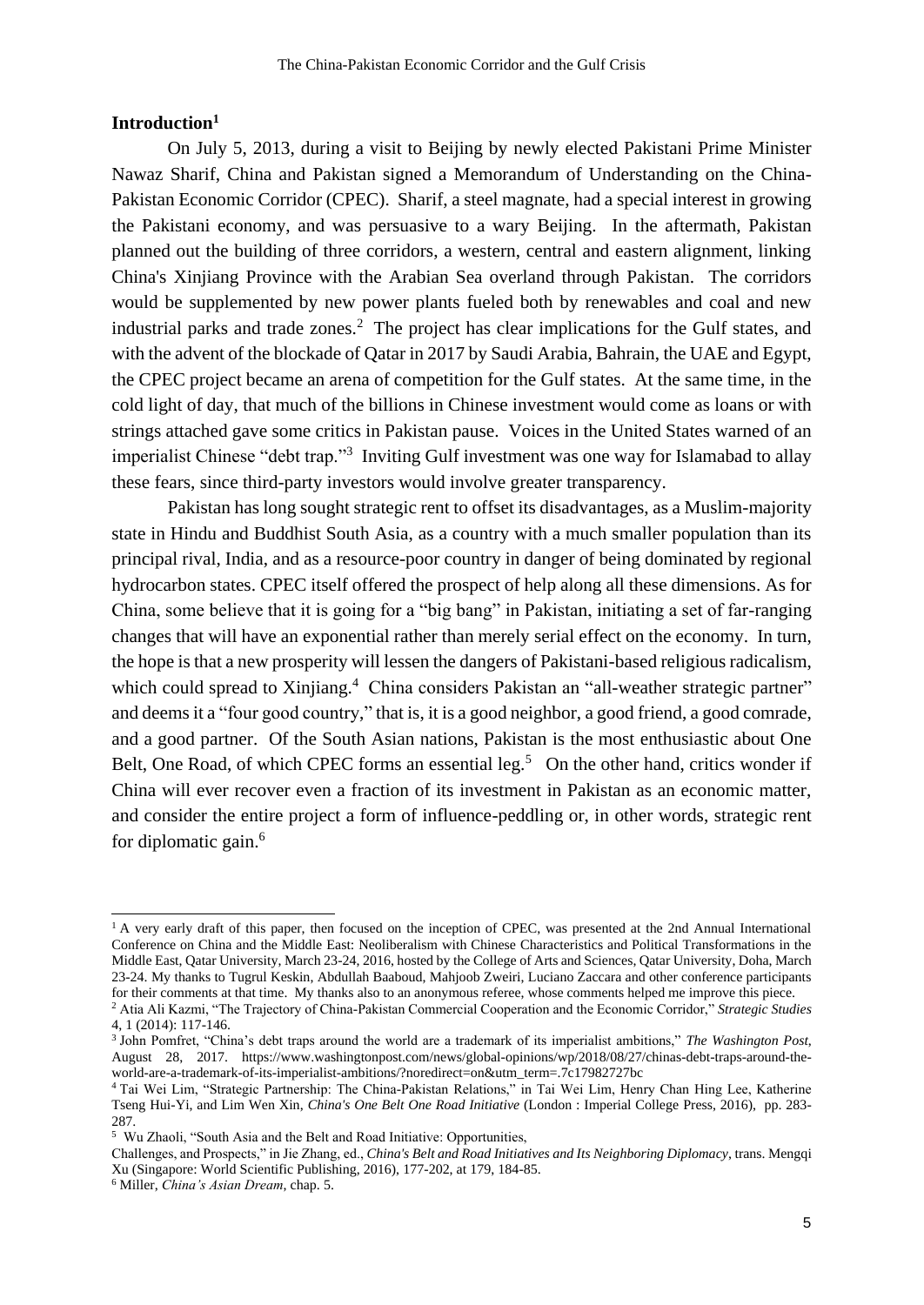The costs of the project made it attractive for Pakistan to seek further rent from regional hydrocarbon states, advertised as joint investments with the Chinese, as a way of offsetting the risks of a debt trap. The crisis within the Gulf Cooperation Council of oil and gas-rich monarchies that broke out in 2017 presented Pakistan and China both with complications and with opportunities. Would the crisis consume the states involved or would it give them reasons to offer further strategic rent to Islamabad? How would the increasing attempts by Saudi Arabia from about 2015 to emerge as a regional hegemon play into the new interest of China in the Greater Middle East? What would be the impact of Chinese policy on a Saudi vision of bipolarity between itself and Iran in the region?

#### **CPEC and One Belt, One Road**

1

The CPEC plan was cemented in an April, 2015, when Chinese President Xi Jinping made a state visit, full of pomp and circumstance, to Pakistan.<sup>7</sup> At that time, Xi pledged \$46 billion in investments in the country, dwarfing the US Congress's \$7.5 bn. program initiated in 2008. Whereas some 70 percent of US aid was military, China's proposed investment was divided between \$11 bn. in infrastructure and \$35 bn. in energy. During the visit, President Xi underscored that Pakistan had been his country's friend back in the 1960s when China was isolated on the world stage, and called Pakistan China's "Iron Brother." In the 1960s India and China had had a brief border dispute, and Pakistan and India have had a long term set of struggles over Kashmir, so Pakistan and China allied, in part against India. China and Pakistan have been close for decades, and the Pakistani officer corps regularly consulted with Beijing on security issues.<sup>8</sup>

The focus of CPEC is regional development for China and stabilization for Pakistan. The northwestern Xinjiang Province (pop. 22 mn.) has faced marginalization and a small separatist movement by the Uygur Muslim minority, which China sees as stirred up by the US Central Intelligence Agency. Some Uygurs went to Afghanistan to join the Taliban. Beijing has dealt with that separatism in part by settling Han Chinese there in large numbers and in part by crackdowns. But the Communist Party seemed to hope that new forms of economic advance would bring prosperity and tranquility. Xi said, "Our cooperation in the security and economic fields reinforce each other, and they must be advanced simultaneously." China has decided to develop, and perhaps quieten, its northwest by turning Pakistan into a sort of Hong Kong West. Hong Kong played an important role as a gateway for certain kinds of foreign investment into China. In the same way, Pakistan can be a window on the world and a conduit for oil, trade and prosperity into northwestern cities such as Urumqi and the smaller Kashgar (pop. 1 mn.), which is only about 2000 km. from Gwadar. It is much more likely that CPEC is intended to stabilize Pakistan and grow the economy of Xinjiang, thus helping to stabilize it as well, than that it is a means of getting energy to China's distant east coast, as some observers have speculated. On

<sup>7</sup> "Chinese president addresses Parliament, hails Pakistan as 'Iron Brother'," *The News*, April 21, 2015 https://www.thenews.com.pk/latest/3587-chinese-president-addresses-parliament-hails-pakistan-as-iron-brother.

<sup>8</sup> Andrew Small, *The China-Pakistan Axis: Asia's New Geopolitics* (London : C. Hurst & Co., Ltd., 2015); Ghulam Ali, *China-Pakistan Relations: A Historical Analysis* (Karachi: Oxford University Press, 2017).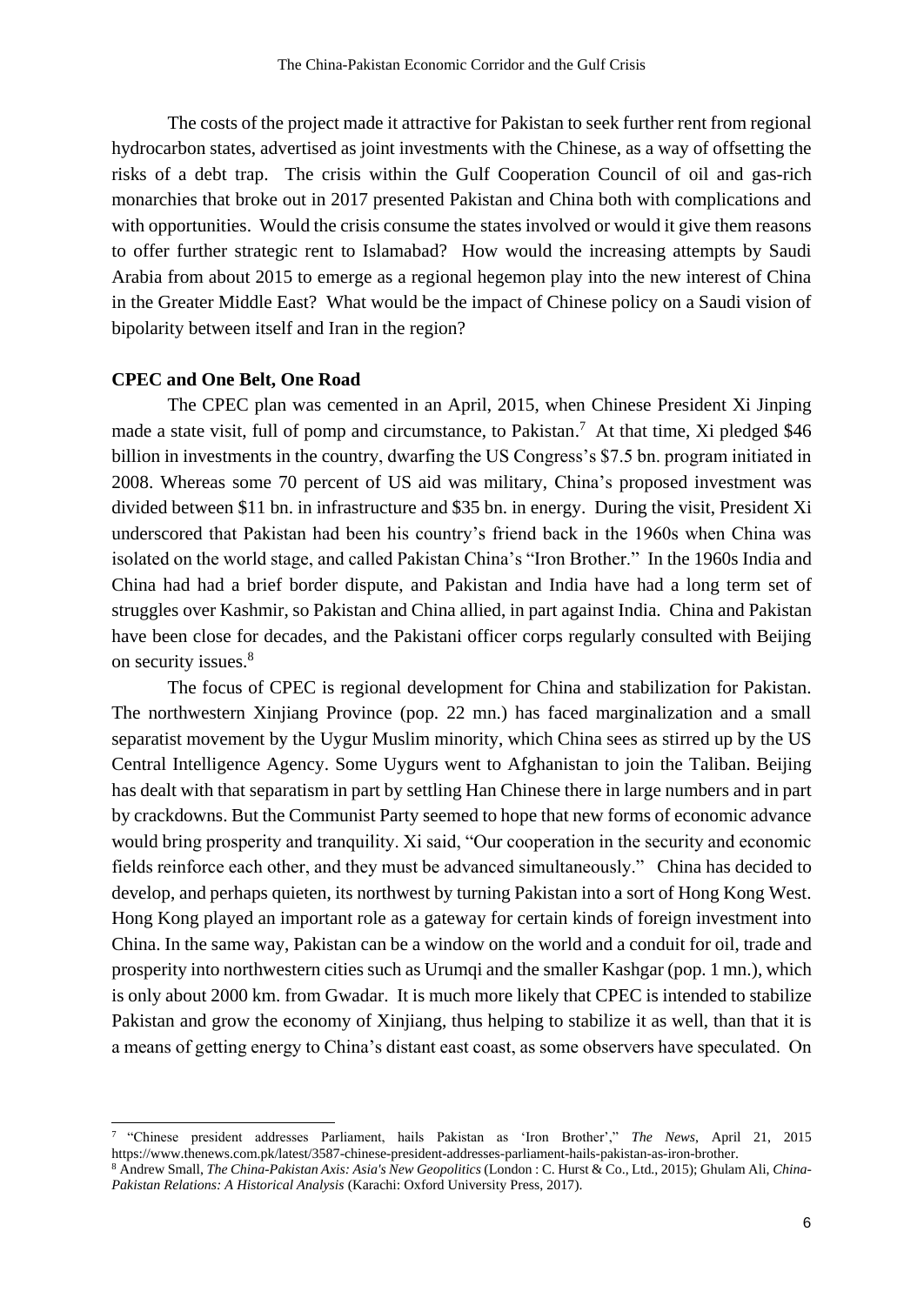the east coast, in any case, the CPC has ambitious plans for promoting electric vehicles powered by wind and solar, and so envisages declining petroleum needs over the next few decades.

CPEC is part of President Xi Jinping's "One Belt, One Road" initiative, sometimes called "the new Silk Road," which has both an overland and a maritime component.<sup>9</sup> To the extent that Chinese firms will be investing in factories and other facilities in Pakistan, the initiative also accords with another Xi project, "Go Out!" -- an imperative to Chinese industry to begin relocating to countries with cheap labor and inexpensive overhead, as urban China itself becomes middle income. Growing Pakistan's economy and the founding of Chinese factories there will help fulfill the goals of "Go Out!" Again, CPEC may not be envisaged as having a significant impact on the Beijing megalopolis, but may rather be intended to share around the wealth regionally.

This plan, to which China had by 2019 pledged \$63 billion in aid and private investment, had four components. \$34 billion has been earmarked for energy, \$11 billion for infrastructure, \$800 million for Gwadar Port itself, and more for "industrial zones," which will be the last projects to be implemented.<sup>10</sup> The initiative envisages building a  $3,000$  km-long "network of highways, railroads, oil pipeline and links of optical fibers" and will link Kashgar in China's north-western autonomous region of Xinjiang to Gwadar Port in Pakistan.<sup>11</sup>

The project provoked not only new optimism about Pakistan's ramshackle infrastructure and inadequate economic growth but also substantial opposition. The opposition came initially from three quarters: radical separatists or Muslim fundamentalist forces in Balochistan and Khyber-Pukhtunkhwa, regional political figures and parties fearful that the Punjab-oriented central government of Muslim League (N) leader Nawaz Sharif (2013-2018) would slight them in the planning of the corridors.<sup>12</sup> Rival India saw the plan as a direct security challenge because some of the new routes and investments would be made in Pakistan-controlled Kashmir. Imran Khan, prime minister from August, 2018, doubled down on the project, and began involving the Gulf states as a "third party."

Since partition in 1947, India and Pakistan have been at loggerheads over Muslimmajority Kashmir, and they have fought three wars and a police action over it. The bulk of this former princely state of British India forms the Indian state of Kashmir. Pakistan has about a third of Kashmir, which it terms "free" (Azad Kashmir), and its elites decided to use the CPEC to develop this disputed territory and to bind it more closely to Pakistan. After the project was announced, Indian External Affairs Minister Sushma Swaraj announced that Indian Prime Minister Narendra Modi, a Hindu nationalist, "very strongly" remonstrated with Beijing on a visit there in spring of 2015 and branded the plan "unacceptable."<sup>13</sup> In June of 2015, Pakistan's *The News* reported that at an all-parties conference, Foreign Office spokesperson Qazi

<sup>9</sup> Tom Miller, *China's Asian Dream: Empire Building along the New Silk Road* (London: Zed Books, 2017); Muhammad Iqbal Chawla, "Belt and Road Initiative: Regional and Global Dimensions," *Journal of Political Studies* (Lahore) 25, 1 (Summer 2018): 81-94.

<sup>10</sup> Ishrat Hussein, "CPEC: What it has achieved so far and what the future holds," *Dawn*, June 6, 2018, via http://www.cpecinfo.com/news/cpec-what-it-has-achieved-so-far-and-what-the-future-holds/NTQ1Mw==.

<sup>&</sup>lt;sup>11</sup> Shazia Kousar, Abdul Rehman, Mahwish Zafar, Kamran Ali, and Nadia Nasir, "China-Pakistan Economic Corridor: a gateway to sustainable economic development," *International Journal of Social Economics*, 45, 6 (2018): 909-924.

<sup>12</sup> Maham Hameed, "The politics of the China-Pakistan economic corridor," *Palgrave Communications* 4, 1 (Dec 2018): 1-10. <sup>13</sup> "Pakistan Army chief hits back over Indian minister's remarks," *Express Tribune*, 10 June 2015, via Lexis Nexis.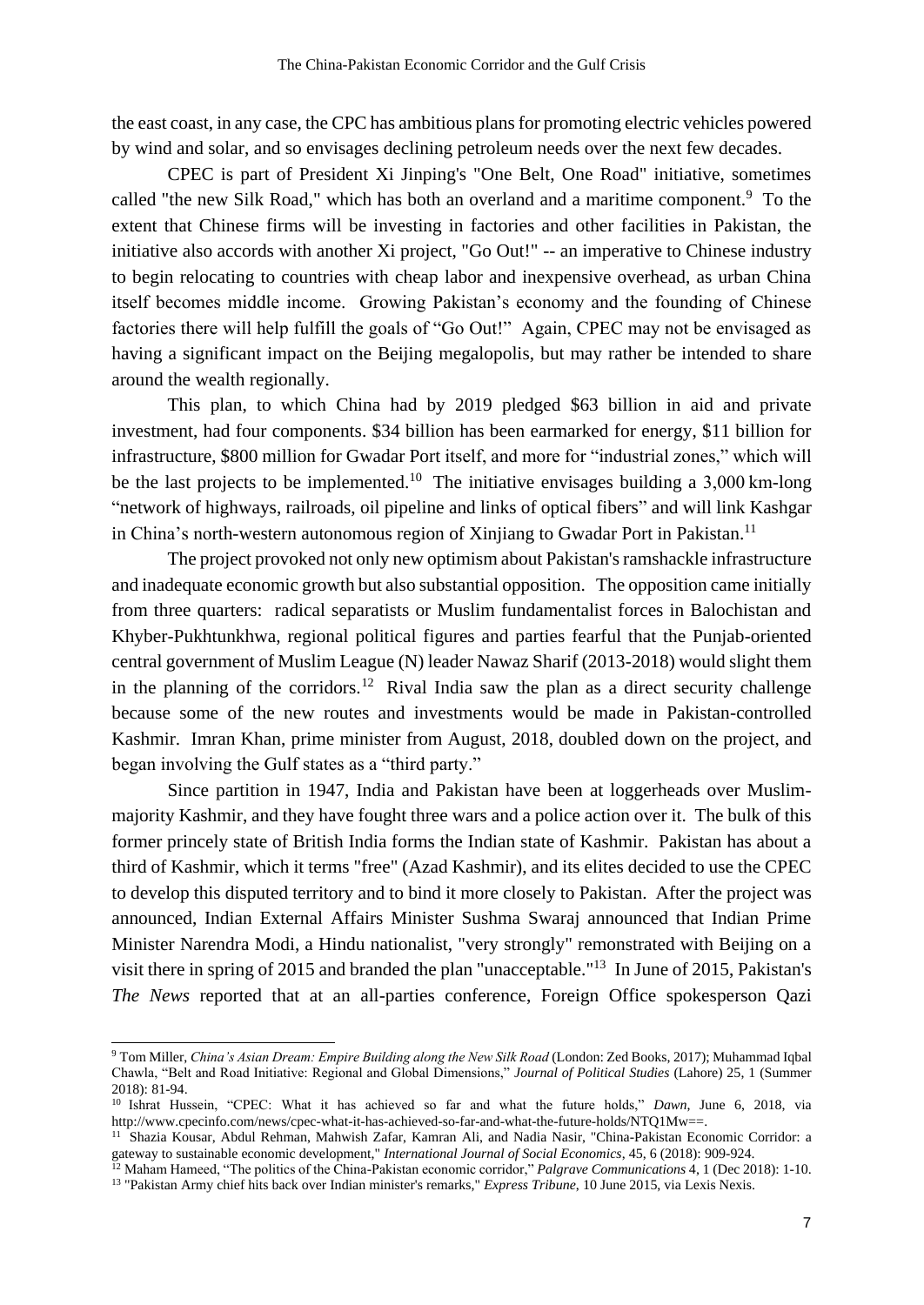Khalilullah observed that Pakistan is "well aware of India's alleged plans to sabotage the China-Pakistan Economic Corridor project and its campaign against the corridor."<sup>14</sup>

One Indian riposte to the Chinese refashioning of Gwadar on the coast of Balochistan as a major port is a project of its own at Chabahar in Iran. This Iranian port could be developed as a trade entrepot on the Persian Gulf and a port of call for the Indian navy, and gas pipelines from Central Asia could be built to it. The future of Chabahar and especially of any prospect for the installation of liquefied natural gas (LNG) technology there, allowing gas to be shipped to India, was thrown into doubt by the Trump administration's 2017 violation of the 2015 Joint Comprehensive Plan of Action or nuclear deal. For its part, Tehran sees CPEC as a positive, and perhaps a hedge in case Washington can dissuade India from pursuing Chabahar. Iran's foreign minister, Javad Zarif attempted to downplay this Indo-Chinese rivalry in Pakistan and Iran. "Economic development in Pakistan's Balochistan is in Iran's interest and economic development in Iran's Sistan Balochistan is in Pakistan's interest," he told Pakistan's *The Nation* in summer of 2015. He denied that Iran opposed the CPEC, and, indeed, suggested that both it and the Charbahar Indian project could add to the prosperity of Pakistani Balochistan and Iran's Sistan and Baluchistan Province, tamping down extremism.<sup>15</sup> (Iran has faced bombings in Zahedan, the capital of Sistan and Baluchistan, by the Baluch separatist group Jundullah, allegedly with Israeli backing).

The challenge from the Pakistani Taliban and the radical Haqqani group to stability in the country, and to the viability of the eastern alignment corridor, was a form of blowback. Pakistan's Inter Services Intelligence had cultivated non-state militias of a Muslim fundamentalist bent to project Pakistani power into, and to disrupt rival governments, in Afghanistan and in Indian Kashmir. The groups, however, proved impossible to control and they did not confine their activities to neighboring countries, instead hitting Pakistani military and soft targets, as well. From summer of 2014, Pakistan's military abruptly broke with the Haqqani group in North Waziristan, which had earlier been treated with kid gloves, and began bombing its bases and safe houses with F-16s. From 2009, in part at the insistence of the Obama administration, Pakistani forces had already attempted to reduce the power of the Movement of Pakistani Taliban (Tehrik-i Taliban Pakistan or TTP), largely centered in the Mahsud tribe in south Waziristan. Initially, the 2014 and after crackdown on the Haqqanis and other former allies produced a violent response, as with the fall, 2015, attack on an elementary school for the children of the officer corps in Peshawar. But over time, the radicals have been substantially curbed. Moreover, it seems obvious that such a development was necessary for the implementation of the CPEC, part of which is to run through Khyber-Pukhtunkhwa where the Pakistani Taliban had been most active.

China's investment in Pakistan, according to prominent and well-connected columnist Najam Sethi, was premised on a significant change in Pakistani military strategy, whereby they turned against using private terrorist groups such as the Haqqani group as proxies in

<sup>&</sup>lt;sup>14</sup> *The News*, via BBC Monitoring Pakistan morning media roundup 29 May 2015, Lexis Nexis.

<sup>15</sup> "Iran minister says country's ties with India cannot affect Pakistan negatively," *The Nation* (Pakistan), 14 August 2015, via BBC Monitoring, Lexis Nexis; see also Reumah Suhail, "Developing Alliances: Emerging Trade Routes in the Arabian Sea," *Middle East Policy*, 25 (2018): 77-85.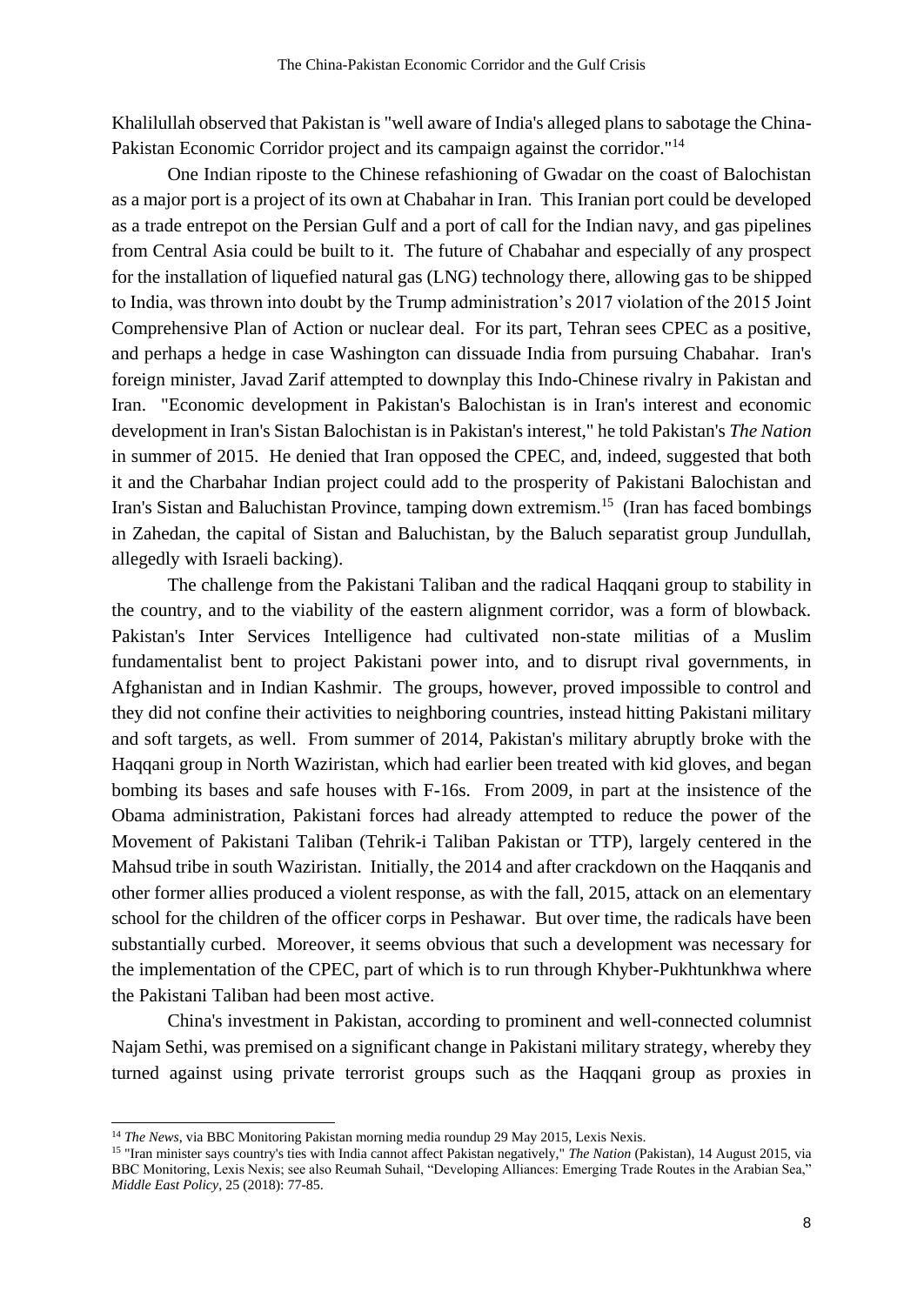Afghanistan. in an April, 2015 interview on the Geo satellite news channel, "Sethi said China realized that Pakistan's military establishment had made a 'paradigm shift' in its stance of using non-state actors in Afghanistan and the Indian-administered Kashmir, and it was now going to cooperate with Afghanistan taking it as an independent country, and that was why, it pledged that amount."<sup>16</sup>

The CPEC includes a set of infrastructural projects including roads, rail, pipelines and power plants. The road from Gwadar Port in Balochistan will extend to Islamabad and then link up to an expanded and refurbished Karakoram highway to Kashgar in China's Xinjiang. A gas pipeline beginning in Gwadar will follow a more northerly route through Khyber Pukhtunkhwa but ultimately will also parallel the Karakoram Highway and go to Kashgar. Some observers believe that China is seeking to ensure its energy security with these overland pipelines, since otherwise its fuel arrives by ship via the Straits of Molucca between Singapore and Malaysia, a waterway controlled by the US navy.<sup>17</sup> Others have pointed out that it is unlikely that Gwadar oil pipelines can service the distant Chinese east coast, and that the Molucca dilemma cannot be overcome in this way.

The windfall of Chinese investment immediately became a political football among Pakistan's factious political parties. In April of 2015, soon after Xi's visit to Islamabad, former prime minister Asaf Ali Zardari, of the Pakistan People's Party, warned the central government not to have all the roads out of Gwadar go through Punjab rather than through the poorer provinces such as Sindh (Zardari's and the PPP's power base).<sup>18</sup> That demand was taken up by a wide range of political figures and parties in regions outside Punjab, and by late May Nawaz Sharif convened an all-parties conference where he reaffirmed that the route would run through Balochistan and Khyber-Pukhtunkhwa, linking Gwadar to Khunjerab.<sup>19</sup> Sharif's assurances did little to quell provincial apprehensions. In late 2015, regional politicians were still warning the center on this issue. In Peshawar, Aftab Ahmad Khan Sherpao, the leader of the Qaumi Watan Party, said that "Amendments in western route of China-Pakistan Economic Corridor would be strongly opposed."<sup>20</sup>

Local suspicions abounded, especially in Balochistan.<sup>21</sup> Akhtar Maingal, a Baloch political leader and former chief minister of the province, staged a news conference in Quetta in which he charged that the central government had not "taken Balochs in confidence on Gwadar port." He asked the government to give Baloch their "due rights" and to deal with their reservations. He appears to have been speaking on behalf of locals who feared that the rise of the port would marginalize Baloch in their own province rather than benefiting them.<sup>22</sup> In

<sup>&</sup>lt;sup>16</sup> "Chinese investment in Pakistan part of Beijing's global outreach policy - expert," "Aapas Ki Baat" hosted by Muneeb Farooq and Najam Sethi, Geo News TV in Urdu at 1705 GMT on 26 April, 2015, BBC Monitoring, April 28, 2015 via Lexis Nexis.

<sup>&</sup>lt;sup>17</sup> Prakash Singh, "China's Troops in Pakistan May Be an Attempt to Bypass US at Sea," AFP, March 15, 2016 http://sputniknews.com/asia/20160315/1036332023/chinese-troops-sighted-pakistan-analysis.html.

<sup>18</sup> Naveed Miraj, "Chinese investment: Zardari cautions govt on corridor issue," *The Tribune Express*, April 27, 2015 http://tribune.com.pk/story/876494/chinese-investment-zardari-cautions-govt-on-corridor-issue/.

<sup>19</sup> *The News*, via BBC Monitoring Pakistan morning media roundup 29 May 15, Lexis Nexis.

<sup>20</sup> Khyber TV report, summarized in "Programme summary of Pakistan's AVT Khyber News 1600 gmt 6 Dec 15," BBC Monitoring, December 8, 2015 Tuesday.

<sup>21</sup> Ali Haider Saleem, "CPEC and Balochistan: Prospects of Socio-political Stability," *Strategic Studies* (Islamabad) 37, 4 (Winter 2017):118-132.

<sup>&</sup>lt;sup>22</sup> Khyber TV report, summarized in "Programme summary of Pakistan's AVT Khyber News 1600 gmt 6 Dec 15," BBC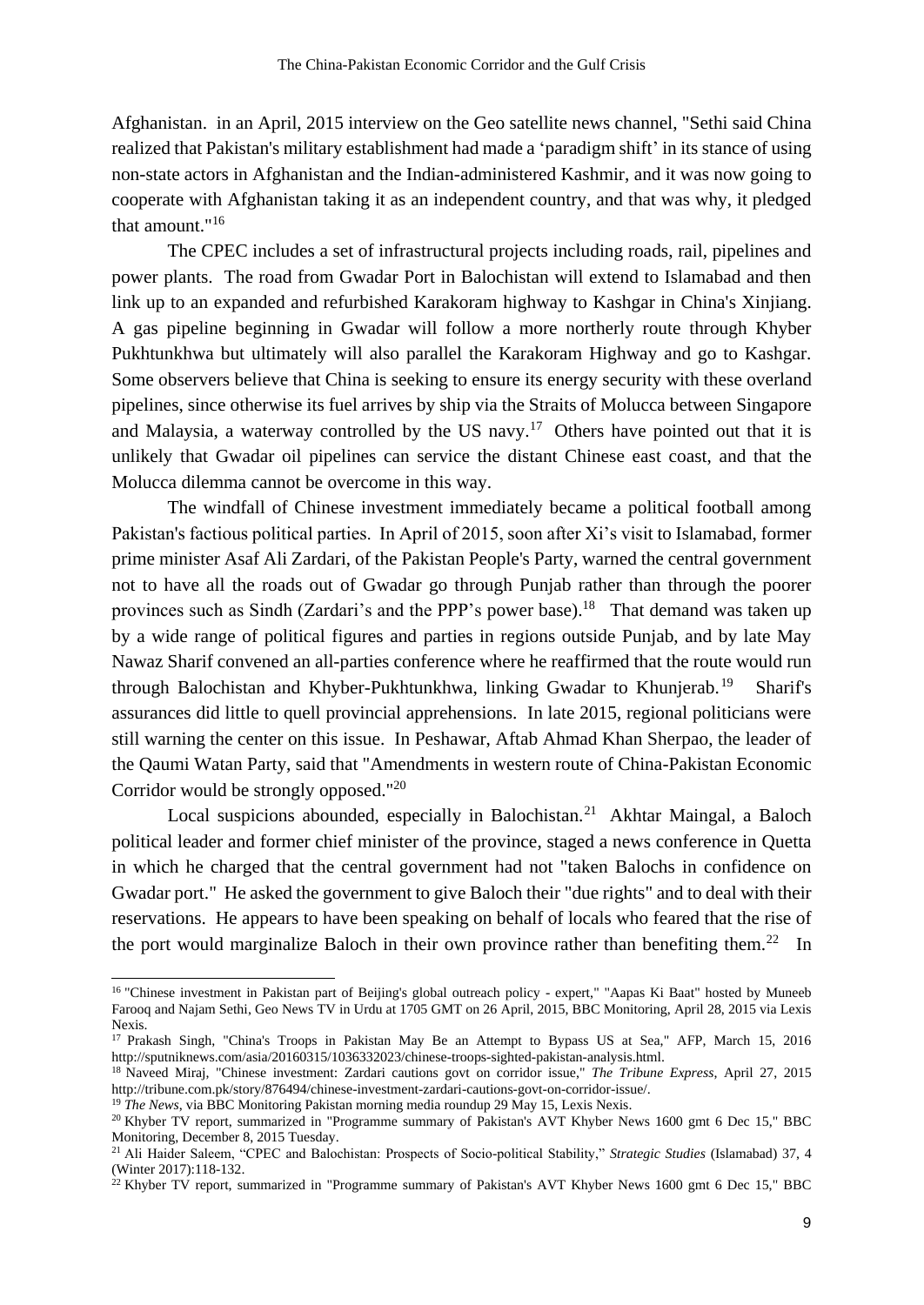January, 2016, Maingal convened a multi-party summit in Quetta at which Baloch politicians expressed reservations over the CPEC. *Dawn* (Karachi) said that they "asked the prime minister to 'fulfil promises' as well as ensure timely completion of projects."<sup>23</sup> In response, Islamabad denied having discriminated against any province. Apparently distressed at this center-province conflict, the Chinese embassy urged Pakistan's political parties to "create favorable conditions" for the completion of the CPEC. This reprimand to Baloch politicians like Maingal constituted yet another level of Chinese involvement in provincial politics.

While some politicians in Balochistan, which has only 5 percent of Pakistan's population and is generally less developed, wanted to ensure that the pipeline tolls and the benefits of new transportation routes did not pass their province by, separatist forces in the province appear to have feared that the CPEC would bind it more closely to Pakistan. Officials in Beijing warned that terrorist attacks by Baloch insurgents could thwart the project. There were also fears that external powers might fund Baloch separatists to disrupt the Gwadar to Quetta eastern alignment, on which work had already begun in 2015.<sup>24</sup> At a meeting in June, 2015, with the Chinese Vice Minister of the Ministry of State Security, Dong Haizhou, at the General Headquarters in Rawalpindi, Army chief of staff Gen. Raheel Sharif attempted to reassure China that there would no security hurdles to the completion of the corridor. In February of 2016, the Pakistani army announced the formation of a 10,000-strong division intended to safeguard Chinese citizens and facilities along the corridors.<sup>25</sup> By 2016 there were some 14,000 Chinese engineers and other professionals in Pakistan, working on over 200 projects, and that number rose to 20,000 by early 2019. By 2019 China was building an enormous gated district in Gwadar, scheduled for completion in 2022, where 500,000 Chinese were expected to live while they worked in the financial zone Beijing is establishing at the port. It will be the largest Chinese city in South Asia.<sup>26</sup>

The proposition that the CPEC will create new jobs in Balochistan became a mantra in Islamabad. On a visit to Quetta in fall of 2015, Pakistani ceremonial president Mamnoon Hussain emphasized that in 2016 Pakistan hoped to add 3,000 megawatts of electricity to the national grid, and 7,000 megawatts by the end of 2017. "He said the Dasu and Basha dams would generate 4,500MW each and the latter would also conserve water." Hussain expressed the hope that with this additional power, Pakistan could avoid the brown-outs (termed "load shedding" in South Asian English) that plagued the country until that point. (Indeed, in summer of 2015 Karachi and parts of Sindh and Balochistan experienced a complete electricity blackout). Although Hussain did not say so, it should be underlined that insufficient electricity is a substantial drag on industrial development, since factories cannot be profitable if they keep losing power, or if they have to pay extra for kerosene-fueled back-up generators, which are

Monitoring, December 8, 2015 Tuesday.

<sup>&</sup>lt;sup>23</sup> Dawn report summarized in "Pakistan morning headlines: Saudi deputy crown prince visit, Afghan talks," BBC Worldwide Monitoring, January 11, 2016, Lexis Nexis.

<sup>24</sup> "Pakistan Army chief hits back over Indian minister's remarks," *Express Tribune*, 10 June 2015, via Lexis Nexis.

<sup>25</sup> Prakash Singh, "China's Troops in Pakistan May Be an Attempt to Bypass US at Sea," AFP, March 15, 2016 http://sputniknews.com/asia/20160315/1036332023/chinese-troops-sighted-pakistan-analysis.html.

<sup>26</sup> Dipanjan Roy Chaudhury, "As part of CPEC, 'Chinese only' colony coming up in Pakistan," *The Economic Times*, Aug 21, 2018 https://economictimes.indiatimes.com/news/defence/as-part-of-cpec-chinese-only-colony-coming-up-inpakistan/articleshow/65481132.cms.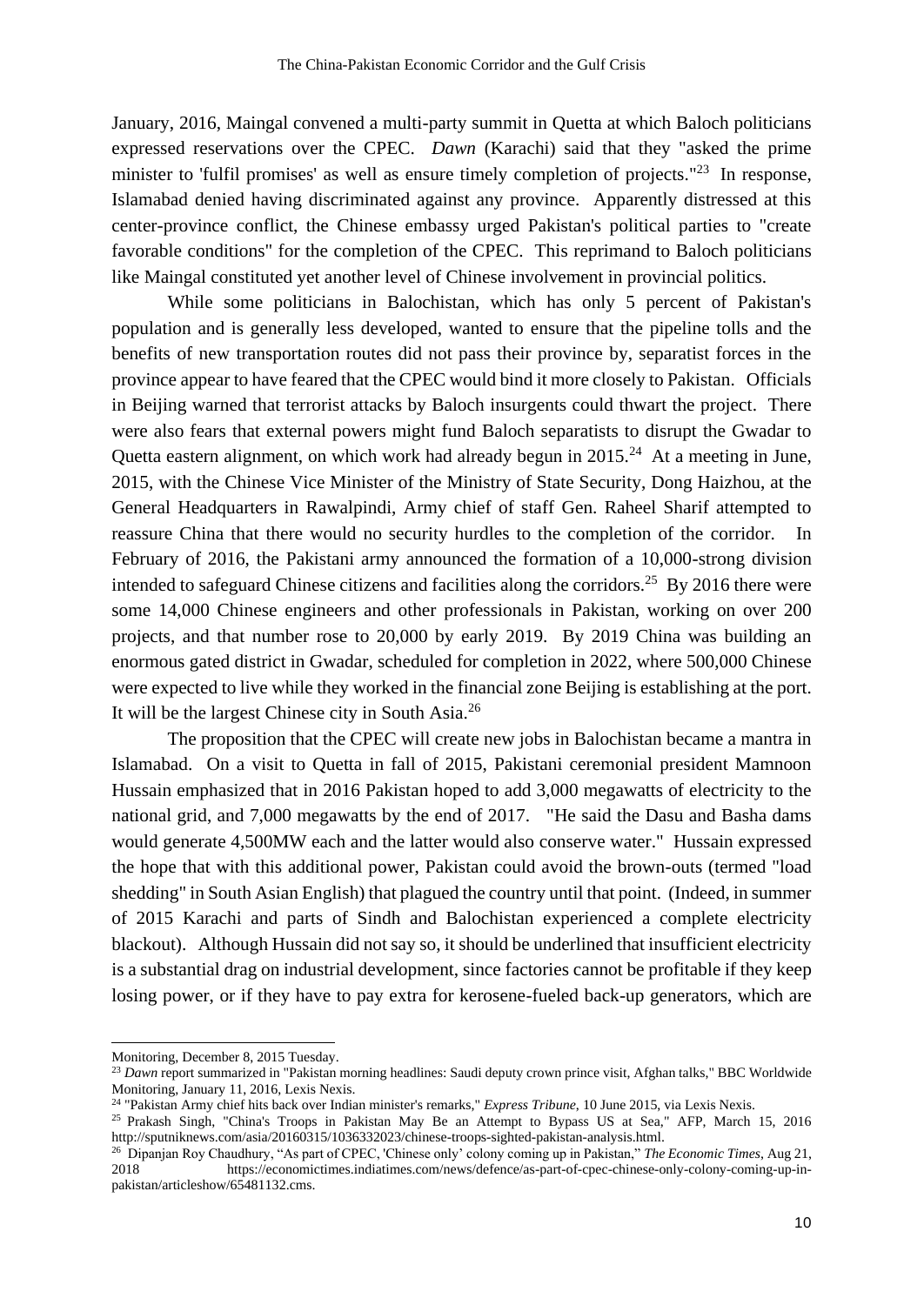polluting and expensive. Hussain also underlined the importance of the Hazara Motorway, on which Chinese engineers had already begun work. He observed, "Chinese engineers have told me that they will build more motorways, which will be connected with the economic corridor."<sup>27</sup> The president offered to arrange meetings between Baloch notables and the Chinese ambassador so as to allay any apprehensions.

The president was as good as his word. In early November, Chinese ambassador to Pakistan Sun Weidong came out to Quetta to meet with "tribal elites, investors and people belonging to various walks of life at a local hotel in the provincial capital."<sup>28</sup> Ambassador Sun said that Balochistan would be a major beneficiary of the CPEC, which would bring "an end to unemployment" there. He said that annual Pakistan-China trade had increased to \$14 bn., and that it was expected that this figure would grow substantially. He observed that China's annual GDP, at \$10 trillion, was second only to that of the United States, and he said he expected it to double over the next decade. Still, he admitted, some 70 million Chinese remained below the poverty line, a problem that the government intended to address "tirelessly." Chinese Consul General based in Karachi, Ma Yaou also attended. Remarkably, Chinese diplomacy in Pakistan now reaches not just into the capital and the central government but out into the provinces, addressing private individuals there. The Chinese diplomatic corps has begun behaving more like the American, wherein ambassadors often reach out to civil society. Nor did the ambassador neglect the center. In mid-November he staged a press conference in Islamabad in which he promised that the CPEC would create an "economic revolution" in Pakistan.<sup>29</sup>

In March of 2016, the chief minister of Balochistan, Sanaullah Zehri, on a visit to the 15th Textile Asia Exhibit in Karachi, expressed optimism that the CPEC would change the destiny of Balochistan, as well. He said that the province was setting up tax free economic zones to attract investors. He revealed that construction work on both the eastern and western routes out of Gwadar port had already commenced. He is said to have proclaimed that " we are striving for the elimination of terrorism from Balochistan and we have been successful in this project with 80 percent peace." Zehri was elected chief minister from the Balochistan legislature in late 2015 and so was the first of a new class of provincial elected officials committed to the CPEC and placing hope in the project for their political future.<sup>30</sup>

Zehri's prediction has so far proved accurate, since terrorism attacks and related deaths have been on a steep decline from the 3,318 killed in 2009 by Muslim radicals. Deaths from terrorist attacks fell 27 percent in 2018 over 2017, to about 600, following a similar statistical decline over 2016. The 2018 rate was only about 18 percent of that a decade earlier. Khyber-Pushtunkhwa continued to see attacks by radical groups such as the Tehrik-i Taliban Pakistan (TTP). ISIL gained a small foothold in Balochistan and Khyber-Pukhtunkhwa, and was

<sup>27</sup> "Pakistani president says no change in economic corridor route," *Dawn*, 7 October 2015, via Lexis Nexis.

<sup>28</sup> "China envoy says economic corridor to end unemployment in Pakistan's Balochistan," *Dawn*, November 6, 2015, via Lexis Nexis.

<sup>&</sup>lt;sup>29</sup> Khyber News TV report in Programme summary of Pakistan's AVT Khyber News 1600 gmt 17 Nov 15, BBC Monitoring, November 19, 2015, via Lexis Nexis.

<sup>&</sup>lt;sup>30</sup> "Balochistan chief says work on Pakistan-China joint project going ahead swiftly," Associated Press of Pakistan, March 12, 2016 via Lexis Nexis.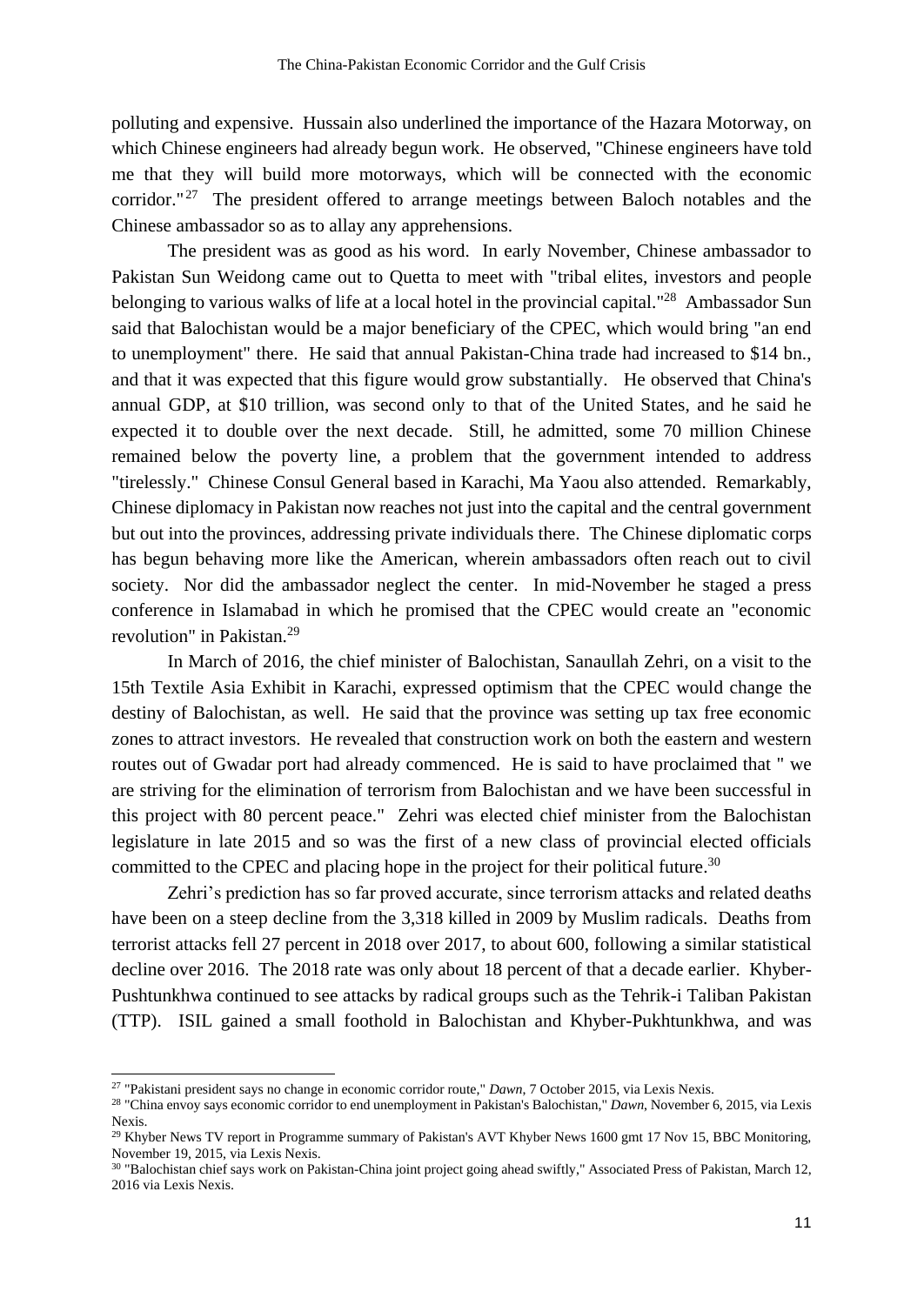responsible for 38 percent of the attacks. Some 96 persons were killed in 2018 by Baloch and Sindhi separatist groups.<sup>31</sup>

In early March of 2016 Pakistan's prominent *The Nation* magazine complained that the CPEC had not been conducted in a transparent way, but even this organ took a generally positive view of it.<sup>32</sup> It said that the Nawaz Sharif government can only argue in relatively vague terms that it would have a positive impact on infrastructure and would be a multiplier for trade. The Orange Line Metro in Lahore was given as an example, which the magazine said raised environmental issues that the government ignored. "The only bankable thing the regime has to go on is the eventual aid such projects will be towards market activity, by providing rapid transit for individuals in the metropolitan centres of the country."

The plan was likely, *The Nation* said, to provide some rural employment for unskilled youth at the proposed coal power plants in central and southern Punjab, Sindh and Baluchistan. But power plants to be constructed over the next 15 years would largely benefit the provinces of Sindh and Punjab. All of this employment and activity in the coal sector, it said, would simply not have happened without the Chinese interest. It also praised the plans to "tap into renewable energy sources."

The editors believe that the construction of new, high speed rail links may be the greatest benefit to the economy. Pakistan's various provinces would be more closely linked by this expanded rail network, and would be further linked to the Khunjerab Pass at the Pak-China border. Moreover, new metaled roads are planned. "Being able to safely access most areas of the country by road can enable people to travel more and distributors to access more markets." Along these new rail and road networks would be sited special economic zones, which, however, would be the last to be developed of the four components. Both domestic Pakistani entrepreneurs and international concerns were expected to be eager to invest in these zones, with their easy access to labor and transport. One big hurdle to success would be disruptions by separatist groups, which the magazine thought could not entirely be avoided. This was likely a reference to Balochistan. But it admitted, "Even if Pakistan does not attain a utopian secure state, CPEC is likely to bring about the infrastructural development the economy needs."

The implementation of CPEC concentrated on power plants in the first stage, the building of which was unimpeded by. By 2018, Quaid-e-Azam Solar, Sahiwal Coal, Port Qasim Coal, Hydrochina, Dawood Wind, and Sachal Wind One plants had all been completed. The Quaid-e-Azam the 6,500-acre Solar Park was built by China's Zonergy Company near Bahawalpur and has a nameplate capacity of 1,000 megawatts. These and a handful of other power projects had added 7,620 megawatts to the grid by mid-2018. The country's economic progress had been impeded by electricity shortages, which limited industrialization and industrial productivity. It is estimated that the big expansion in electricity capacity envisioned in CPEC will add 2 percent per annum to economic growth in Pakistan.<sup>33</sup> The new electricity

<sup>31</sup> "262 terror attacks killed 595 people in Pakistan in 2018: Report," *The Economic Times*, Jan 07, 2019 https://economictimes.indiatimes.com/news/defence/262-terror-attacks-killed-595-people-in-pakistan-in-2018 report/articleshow/67417709.cms.

<sup>&</sup>lt;sup>32 "</sup>The corridor to prosperity," *The Nation* (Lahore), March 07, 2016 http://tinyurl.com/jgt2h2o.

<sup>33</sup> Ishrat Hussein, "CPEC: What it has achieved so far and what the future holds," *Dawn*, June 6, 2018, via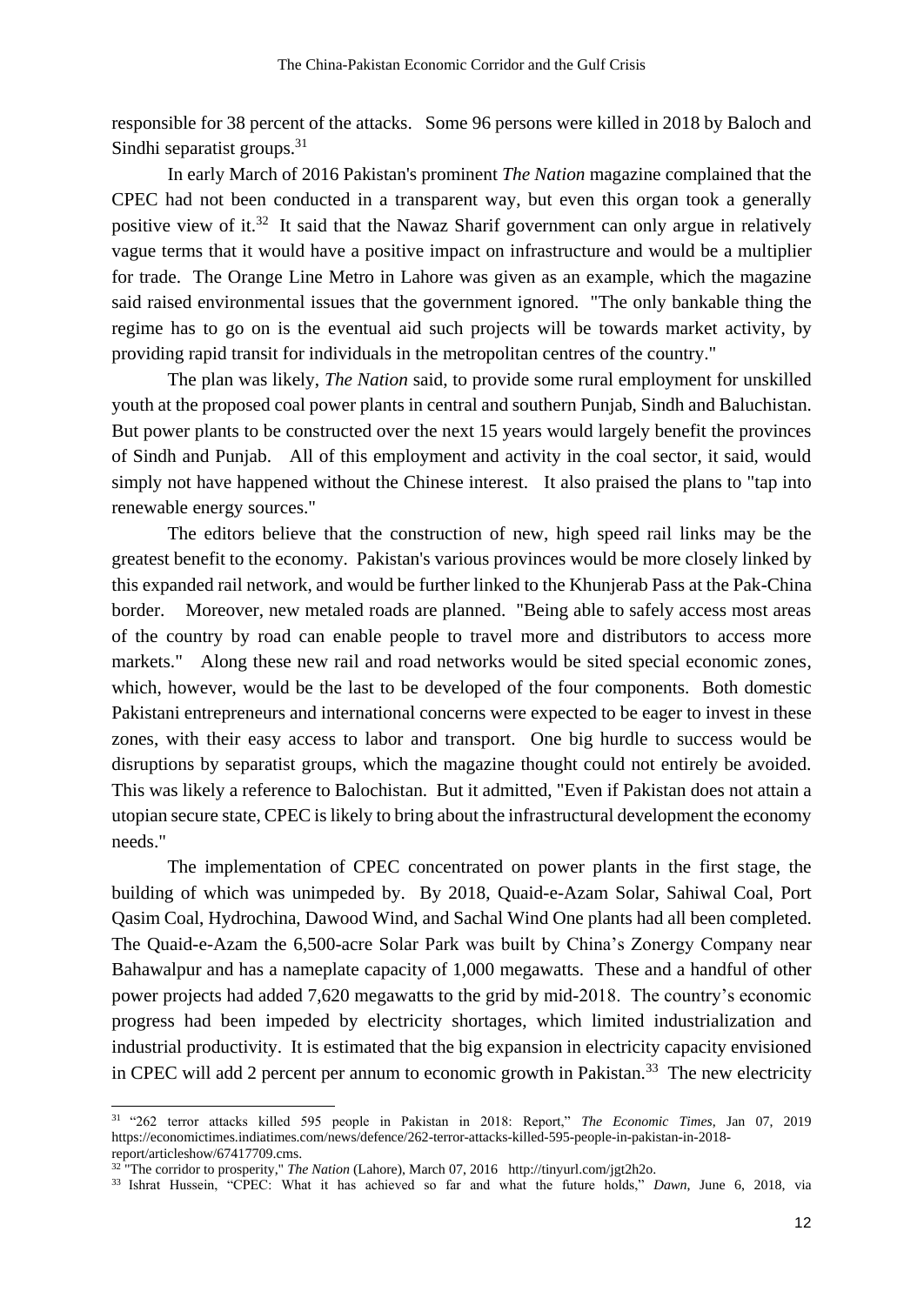plants are, however, in the majority coal, and critics have accused China of moving away from coal itself to reduce its carbon emissions, but of sending the unused coal to Pakistan. Coal-led electricity generation for steel-making and industrialization produces profound urban crises of smog and heightened mortality from lung disease, cancer and mercury exposure. Moreover, in the near term questions began to emerge as to whether Pakistan could afford CPEC, as it ran into repeated currency reserve problems because of its heightened imports for the infrastructural projects.

#### **Gulf Crisis**

-

On June 5, 2017, Saudi Arabia, the United Arab Emirates, Bahrain and Egypt abruptly launched a blockade on Qatar.<sup>34</sup> This policy formed part of a general Saudi push to become a regional hegemon and to use the GCC as a vehicle to support local autocracies and to establish regional bipolarity versus Iran. Inasmuch as Qatar had supported the Arab Spring youth movements, and especially their populist religious-right factions, and inasmuch as it maintained correct relations with Iran, Riyadh and Abu Dhabi viewed Qatar as an impediment to autocratization and bipolarity.<sup>35</sup> Despite their much bigger populations, their massive petroleum reserves, the media reach of their propaganda, and their much more formidable military resources, however, Riyadh and Abu Dhabi failed in their attempt. Saudi Arabia's over-reach in attempting to become a hegemonic regional power in the Middle East and to quell dissent, moreover, led to a further crisis from fall of 2018, over the murder of a prominent journalist, which left Riyadh isolated and in need of investment partners. These two Gulf crises, the Qatar blockade and the Khashoggi murder, would ironically lead the Gulf into partnering in CPEC to the tune of tens of billions of dollars.

Mohammed bin Salman, the crown prince of Saudi Arabia, and Mohammed bin Zayed, commander of the UAE's armed forces and the crown prince of Abu Dhabi, abandoned the quietism of their predecessors and, in tandem, sought to remake the Middle East. They cooperated with the Egyptian officer corps in the latter's coup and attempt to bring the Arab Spring youth protesters to heel in 2013, have since 2015 waged an air war on Yemen. Many of these regional geopolitical moves were aimed at defeating populist movements of the Islamic right, whether the Muslim Brotherhood in Egypt or Iranian influence among regional Shiites.

Saudi Arabia and the UAE, which along with Egypt and Bahrain formed a Quartet against Qatar, imposed an economic blockade on the small gas-producing state, and even put their airspace off-limits to Qatar Air. Qatar needs to import food for its 2.3 million residents, nearly 90 percent of whom are expatriate workers attracted by the jobs generated by Qatar's natural gas industry and by all the economic enterprises it spurred. It used to truck in the food

http://www.cpecinfo.com/news/cpec-what-it-has-achieved-so-far-and-what-the-future-holds/NTQ1Mw==; Shazia Kousar et al., "China-Pakistan Economic Corridor."

<sup>&</sup>lt;sup>34</sup> Some of this section of this paper previously appeared in a different form in Juan Cole, "David and Goliath: How Qatar Defeated the Saudi and UAE Annexation Plot," *The Nation*, February 16, 2018 https://www.thenation.com/article/davidand-goliath-how-qatar-defeated-the-saudi-and-uae-annexation-plot/ . See that piece for hyperlinks to supporting evidence.

<sup>&</sup>lt;sup>35</sup> Marianne Kneuer, Thomas Demmelhuber, Raphael Peresson & Tobias Zumbrägel, "Playing the regional card: why and how authoritarian gravity centres exploit regional organisations," *Third World Quarterly* 40, 3 (2019): 451-470; For the recent Saudi attempt to become a regional hegemon and to establish a Middle Eastern bipolarity versus Iran see Aidan Parkes, "Power Shifts in the Saudi–Iranian Strategic Competition," *Global Security and Intelligence Studies* 4, 1 (Spring / Summer 2019), 27-43.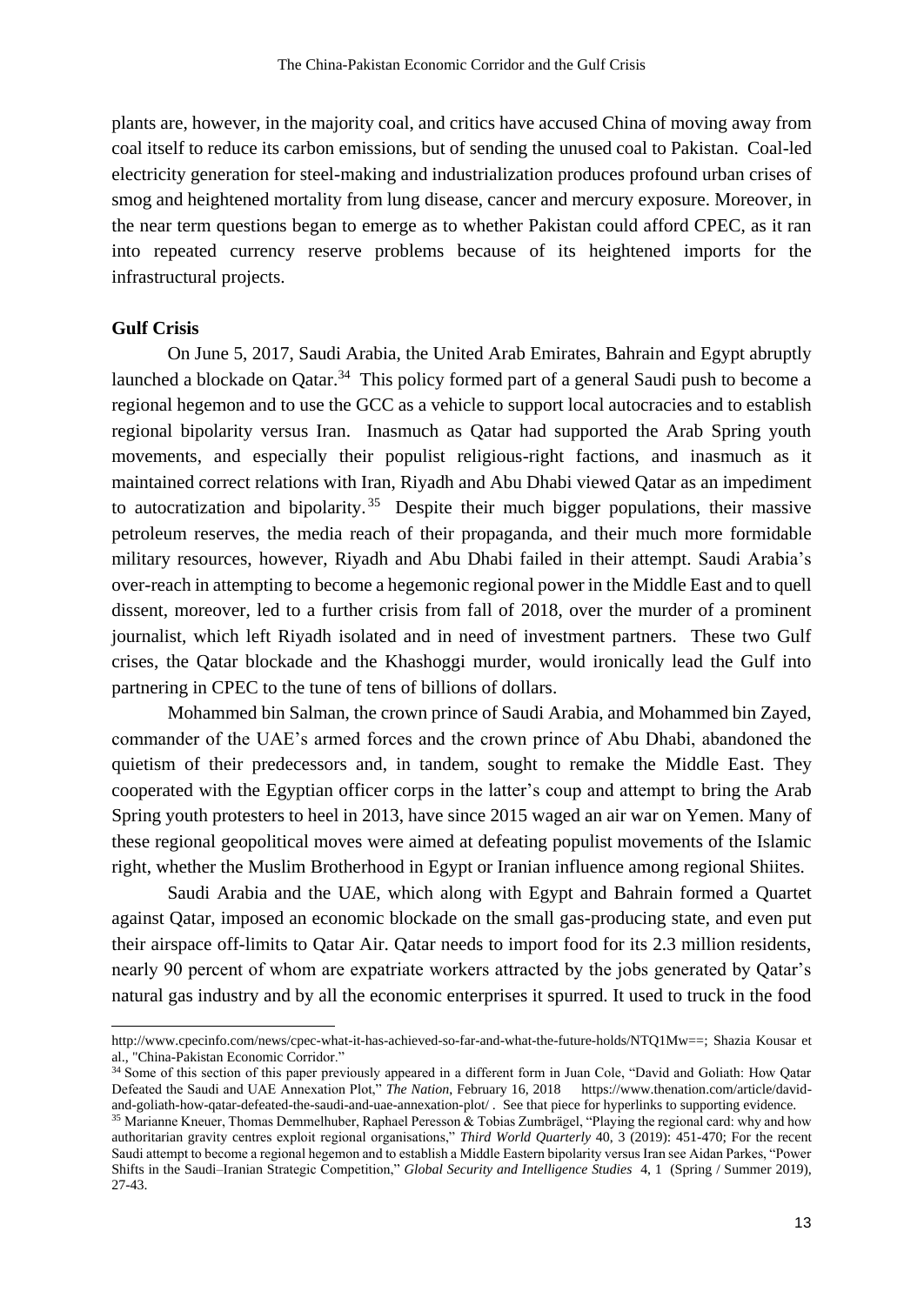overland from countries such as Jordan through Saudi Arabia, but the Saudis, Qatar's only direct neighbor, closed the border.

The first step the Qatari government took was to reach out to Turkey. Turkey's military intervened to forestall a direct invasion. Turkey and Qatar both support the right of religious parties such as the Muslim Brotherhood to participate peacefully in civil society, and were on the same side in opposing the 2013 coup by the Egyptian officer corps against Egypt's elected Muslim Brotherhood president, Mohamed Morsi. Despite Riyadh's backing of hard-line Salafi fundamentalists, which it sees as loyal to the Saudi monarchy, its leadership has come to view the Brotherhood as a populist threat to the crown, and the UAE feels the same way.

The blockade raised immediate dilemmas for Pakistan, which under then prime minister Nawaz Sharif had signed a 15-year gas supply agreement with Qatar entailing an annual import of 3.75 million tons of liquified natural gas, adding 2 gigawatts of power to the country's electricity supply and cutting the country's electricity shortfall in half. Reducing Pakistan's chronic electricity shortage was a key goal of CPEC, and any boycott of Qatar would endanger that goal. There were also already plans for a Qatari-built natural gas pipeline from Gwadar to Lahore. Pakistan has a close ties to Riyadh, but has avoided being seen to do its bidding in an unreflective way, and sometimes the relationship has turned prickly. The Sharif government had also established close ties with Turkey, the main regional geopolitical rival to Saudi Arabia—another consideration that told against Pakistan's acquiescence in the blockade. One danger observers in Islamabad noted that summer of 2017 was that China itself might be drawn into the dispute, backing Qatar because of Washington's support for Saudi Arabia.<sup>36</sup> As it happened, Washington soon moderated its stance, and Beijing's doctrine of harmonious development and its dependence on oil imports from Saudi Arabia forestalled any such taking of sides on its part. Pakistan thus attempted to maintain good relations with both sides in the GCC conflict.

Qatar turned to regional powers for help. Unable to bring perishables such as fruit and vegetables overland from Jordan by truck, or any longer to use the Jebel Ali container port in the UAE, Qatar reached out to Iran, Turkey and Pakistan. By September of 2017, the giant Qatari Milaha shipping conglomerate had done deals in the Pakistani port of Karachi and arranged for perishables to be brought to Qatar from Pakistan. Milaha cut the journey from a week to only four days, using the newly completed Hamad Port outside Doha, and making it worthwhile to ship rather than airlift the perishables. Observers noted that given the strong ties between Pakistan and Saudi Arabia (and given that Pakistani workers there send back \$4.5 billion a year), it is likely that Islamabad consulted with Riyadh before cutting the deal. Qatar sends liquefied natural gas back to Pakistan on the Milaha ships.<sup>37</sup>

Qatar began importing more food by air and sea, including, as we will see, from Pakistan, avoiding shortages. Qataris began farming and gardening and even imported some

 36 Kunwar Khuldune Shahid, "The Qatar Crisis: A Diplomatic Curveball for Pakistan," *The Diplomat*, June 07, 2017 https://thediplomat.com/2017/06/the-qatar-crisis-a-diplomatic-curveball-for-pakistan/; Giorgio Cafiero and Umer Karim, "Where does Pakistan fit into the Qatar crisis?" *TRT World*, 20 Dec 2017 https://www.trtworld.com/opinion/where-doespakistan-fit-into-the-qatar-crisis--13473.

<sup>37</sup> Saba Aziz, "Qatar taps Pakistan market amid Gulf blockade," *Al Jazeera*, 5 Sept 2017 https://www.aljazeera.com/news/2017/09/qatar-taps-pakistan-market-gulf-blockade-170904143241676.html.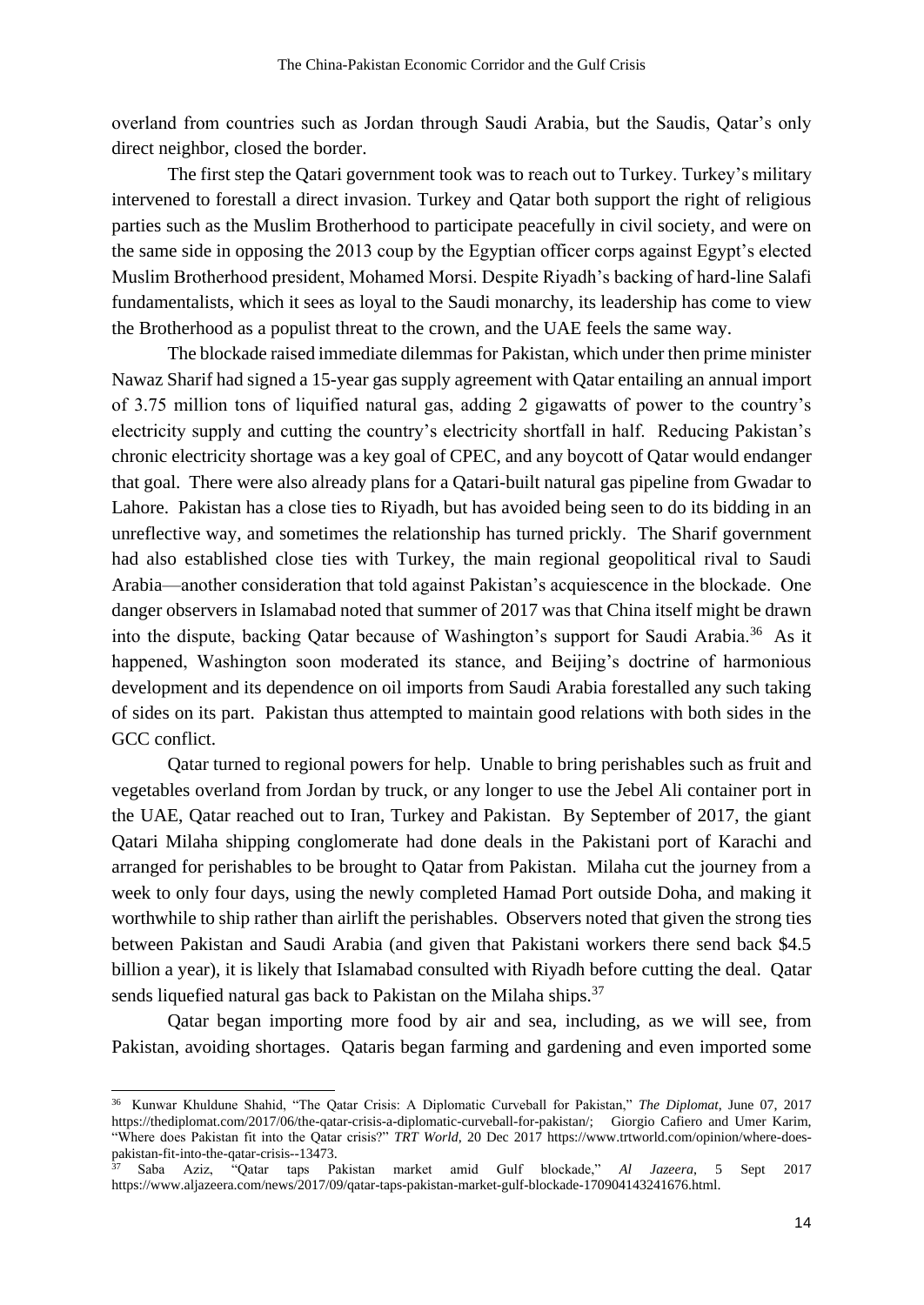milk cows, depending on the country's desalinization plant for water. While some food items became more expensive, especially for guest workers, the economy has proven resilient, since gas exports were unaffected by the crisis. Qatar was among the first major gas producers to go to liquefied natural gas (LNG), a technique that allows the gas to be stored in containers and shipped. Since the Quartet has not dared impose a sea blockade (which would have been an act of war in international law), Qatar was able to keep exports steady.

Not only did Pakistan's continued economic dealings with Qatar and its exports of food help the tiny gas giant weather the blockade, but so too did Pakistan's ally, China. As Qatar replaced goods from the Quartet and their supporters with goods from other markets, China's trade with Qatar rose 36 percent in 2017 alone. Qatar's exports to China also spiked by 60 percent that year. China replaced the United States as the top origin of Qatar's imports, at nearly 15 percent. One feature of the blockade was that it became more expensive for Qatar to fly goods and people west, around the Quartet states, whereas air routes due east were unhampered, in part because of the cooperation in breaking the blockade of Iran's air traffic controllers in Shiraz.<sup>38</sup>

The four boycotting countries presented Qatar with a set of 13 demands. The Quartet demanded what they characterized as reparations for the loss of life resulting from Qatar's recent policies, which they implied had the effect of fostering terrorism (though they declined to provide specifics). Qatar's defense minister riposted, pointing out that 80 percent of US fighter jet refueling for sorties against ISIL and other extremists in Iraq, Syria, and Afghanistan is carried out in Qatar. Qatar, with a citizen population of less than 300,000, has a GDP of around \$160 billion, putting it in the neighborhood of much more populous countries such as Greece and New Zealand. It has a sovereign wealth fund of some \$300 billion, a tempting target for Saudi Arabia's Mohammed bin Salman, who allegedly mulcted the Saudi business class of \$100 billion by arbitrarily imprisoning them in the Riyadh Ritz Carlton.

The Quartet wanted Qatar to cut off relations with Iran, which is impossible because the two share a major gas field that runs under the Persian Gulf. Qatar is not close to Iran, but has correct relations with Tehran and, if anything, the relationship has warmed because of the pressure tactics of the Quartet. They wanted Qatar to close its award-winning Al Jazeera TV network, one of the few sites of free speech in the region. They wanted Qatar to stop supporting the Muslim Brotherhood, which they incorrectly termed a terrorist group, and they falsely accused the strongly Sunni state of backing Lebanon's Shiite Hezbollah. Like the demand for a boycott of Qatar itself, the anti-Iran emphasis in this campaign by Saudi Arabia and the UAE put Islamabad in a difficult situation, as well. Pakistan has its own large Shiite community, perhaps 20 percent of its population, which made Islamabad reluctant to sign on to any anti-Iran campaign emanating from Riyadh and Abu Dhabi (and had earlier led the Pakistani parliament to refuse to join in the Saudi-led war on Yemen).<sup>39</sup> Likewise, China had long cultivated Iran and insisted on importing its petroleum despite unilateral US sanctions, so that

<sup>38</sup> Debasish Roy Chowdhury, "China a pillar of strength in Qatar's fightback against Arab blockade," *This Week in Asia*, *South China Morning Post*, 9 June 2018 https://www.scmp.com/week-asia/geopolitics/article/2149915/china-pillar-strength-qatarsfightback-against-arab-blockade.

<sup>39</sup> Shahid, "The Qatar Crisis."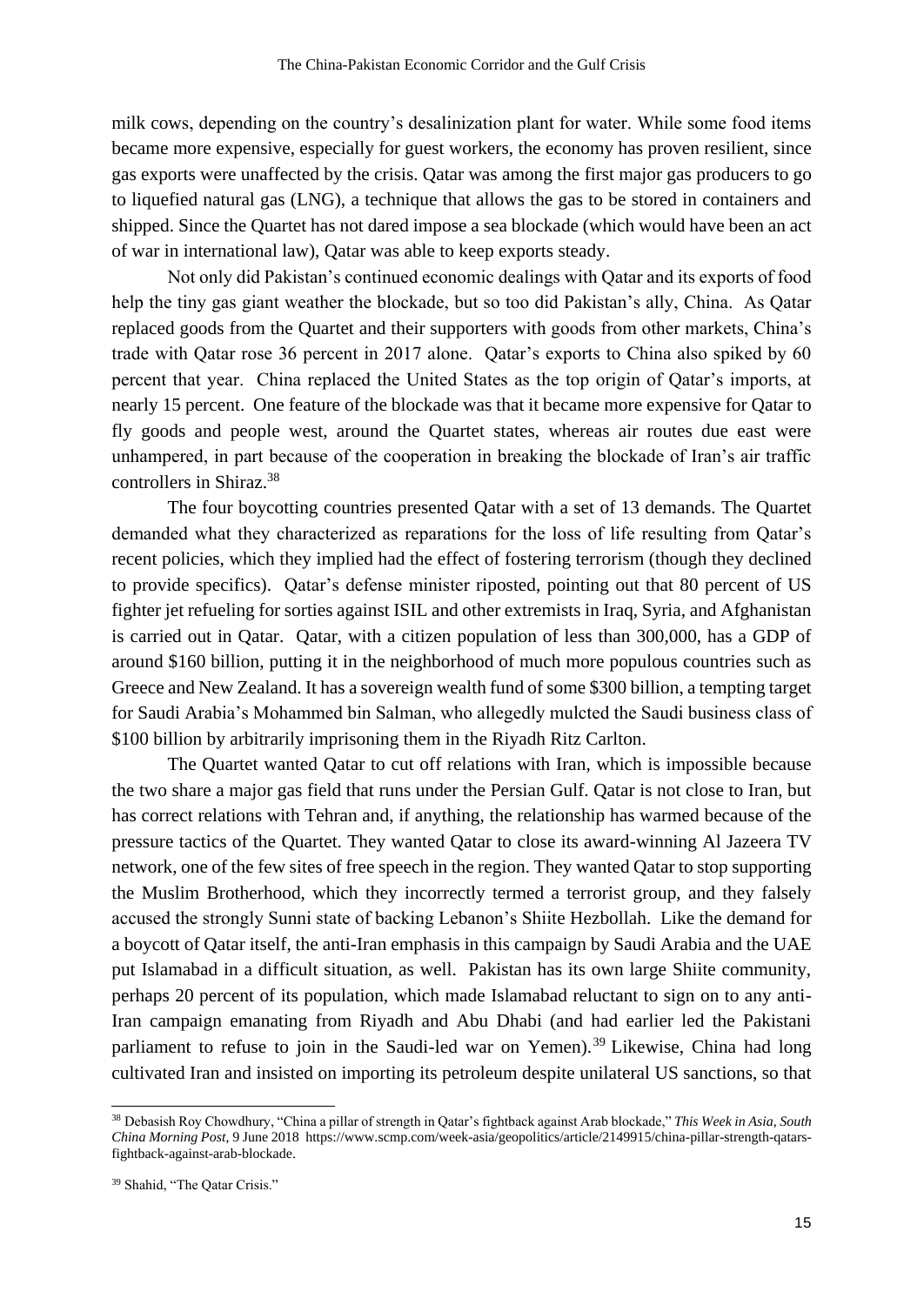Beijing and Islamabad implicitly gave some cover to Doha in declining to join any anti-Iran push by Saudi Arabia and the UAE.

The Quartet further wanted to audit on a monthly basis Qatar's compliance with their demands. Such a wide-ranging ultimatum amounted to a demand for Qatar to give up its sovereignty as a country. Sheikh Tamim roundly rejected the demands and refuses even to talk with the Quartet about any of them, a stance that made him a national hero in Qatar.

Although the Saudis initially convinced President Trump to support their campaign against Qatar, over time, Secretary of Defense Jim Mattis and Secretary of State Rex Tillerson changed Trump's mind and convinced him that the feud among the Gulf Arab monarchies, which had been grouped in the Gulf Cooperation Council, only benefited Iran. (The GCC was created in 1981, at the beginning of the Iran-Iraq War in which the Gulf supported Iraq, in hopes that it would strengthen military and economic ties among Kuwait, Bahrain, Qatar, the UAE, Oman, and Saudi Arabia.) The Qatari elite, moreover, knew both men well. As former leader of the Marines and former head of Central Command, Mattis is intimate with and well aware of the value of Al Udeid, America's military base in Qatar. Tillerson, former CEO of ExxonMobil, had long had close business ties to Doha.

The Qataris, moreover, gave both cabinet members things they wanted. They announced they would increase Qatar's LNG production from 77 million to 100 million tons per year, and it is likely that Exxon Mobil, Total, and Shell, all traditional Qatari partners, will benefit to the tune of billions. Then Qatar announced that it would greatly expand the Al Udeid base, in hopes of making it a permanent strategic asset to the United States and a place where US service personnel could bring their families. Defense Minister al-Attiyah pointed out that 80 percent of refueling of US fighter jets for sorties against ISIL and other extremists in Iraq, Syria, and Afghanistan is carried out in Qatar. At the end of January, 2018, Tillerson and Mattis attended a Qatar-US strategic dialogue in which both heaped fulsome praise on Qatar as an economic and security partner for the United States. The discourse was 180 degrees away from Trump's tweet of the previous summer in which he had accused Qatar of being a rogue state and font of terrorism. While the initial instinct of Trump and his informal Middle East special envoy, Jared Kushner, was to support the Saudi attempt to use the GCC to spread autocracy and to polarize the region versus Iran, which lay in part behind the attempt to pressure Qatar to fall in line, in the end Washington blinked because of the usefulness of Qatar as a military and economic asset. Qatar's vast gas wealth allowed it to withstand Saudi boycotting strategies. At the same time, the intervention in favor of regional multipolarity by Turkey, Iran, Pakistan and China blunted the Saudi initiative.

#### **CPEC and the Gulf Crisis**

Contemporaneously with the Gulf Crisis, CPEC came to put enormous strains on the Pakistani economy. Because of the competition among GCC states for Pakistan's support deriving from the crisis, Pakistan was well positioned to deploy the split in seeking further strategic rent from all sides. In 2015-2017 as CPEC got off the ground, Pakistan's import of machinery and transport equipment rose 51 per cent to \$15.5 billion. Pakistan imported \$6.6 billion from Pakistan in the second half of 2017, whereas China only imported about \$600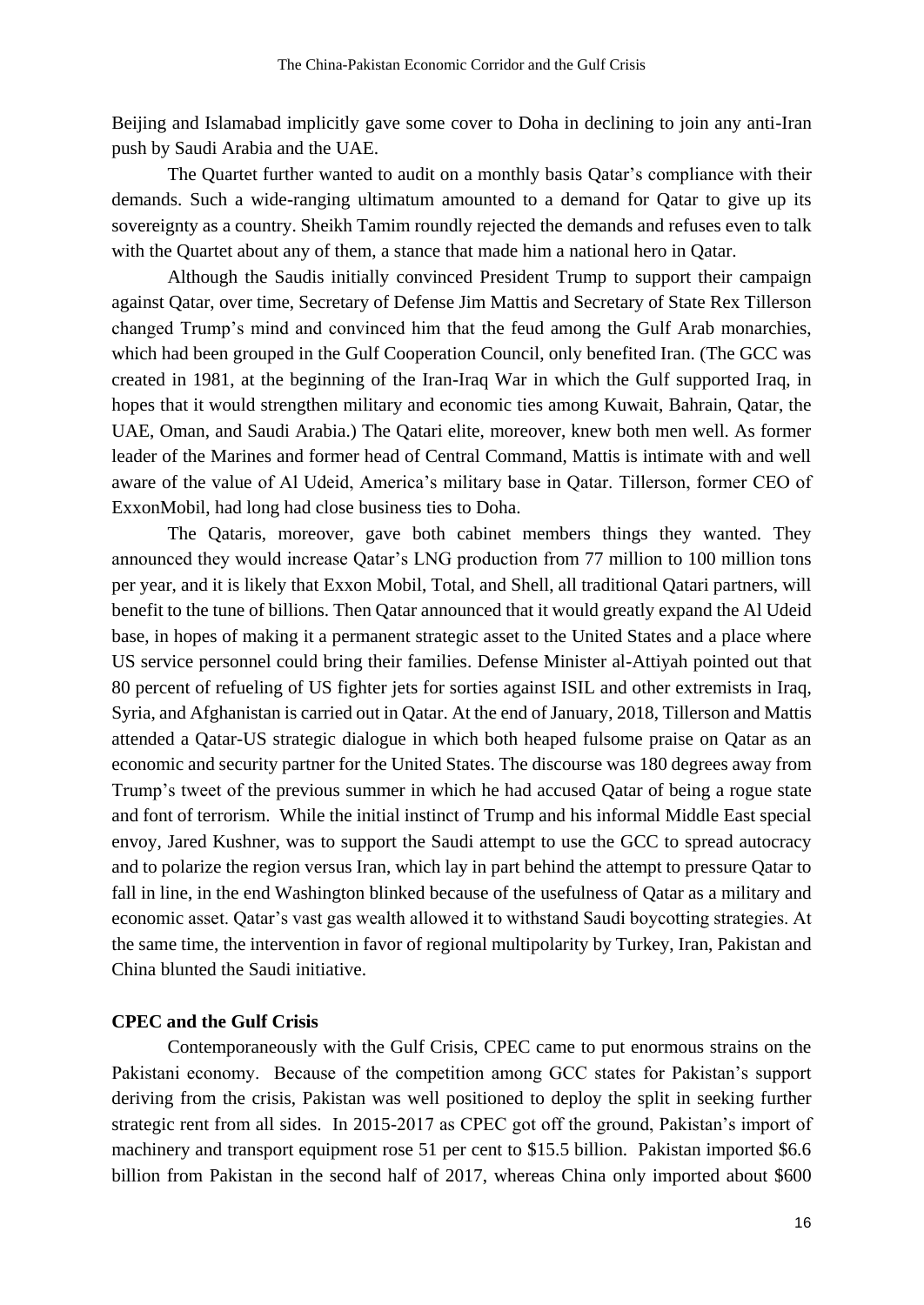million in goods from Pakistan in the same period. This pace of spending on imports with reference to infrastructural projects was not sustainable for Islamabad and by June of 2018, Pakistan's currency reserves had fallen to dangerously low levels, imperiling its ability to pay for imports. China papered over the problem with a \$1 billion loan, but going further into debt to China was not what Pakistan needed. By 2018, Pakistan's external debt was 70 percent of its Gross Domestic Product, and half of that was owed to China.<sup>40</sup>

The election of former cricketer Imran Khan as prime minister on August 18, 2018, nevertheless galvanized the CPEC project, which Khan strongly backed as part of his hopes for a massive improvement of Pakistani infrastructure and the economy. He had been elected in a wave of populist dissatisfaction with the country's corrupt elite, and was under pressure to produce results as quickly as possible. It had become clear, however, that Pakistan and China were having trouble capitalizing the plan, and that a massive cash infusion would be necessary to keep it on schedule. Qatar's outreach to Pakistan in resolving the food blockade may have suggested to both Islamabad and Beijing that the Gulf states would be amenable to being brought in. Soon after his election, Imran Khan flew to Riyadh and began exploring the possibility that Saudi Arabia would join as a third partner in CPEC, helping shoulder some of the economic burden in return for future investment returns.<sup>41</sup> At a September, 2018, meeting in Islamabad between Chinese Foreign Minister Wang Yi and his new Pakistani counterpart, Shah Mehmood Qureshi, the two agreed to involve a third-party bloc of investors in CPEC, naming Saudi Arabia, the United Arab Emirates, Oman and Bahrain.<sup>42</sup>

China had developed close economic relations with Saudi Arabia during the previous two decades, as the East Asian giant emerged as one of the world's biggest importers of petroleum and as Riyadh faced an often hostile political atmosphere in Washington, D.C., after the September 11 attacks. Saudi Arabia distrusted George W. Bush's focus on democratization, and was deeply opposed to Barack Obama's insouciance toward the Arab Spring revolutions and his opening to Iran. By 2018, China was importing \$46 billion a year in goods (mainly petroleum) from Saudi Arabia and was the kingdom's most important trading partner.<sup>43</sup> Chinese arms have become important to the Saudi military, including drones. China also sought billions in investments in Saudi Arabia as part of crown prince Mohammed Bin Salman's "Vision 2030" economic plan. China also has close relations with the United Arab Emirates and other Gulf Cooperation Council states, impelled by oil imports and sales of manufactured goods, including arms.<sup>44</sup> Indeed, significant consultations had been carried out

<sup>40</sup> Tom Hussain, "In Pakistan's currency crisis, China is the problem and the solution," *South China Morning Post*, 7 July 2018 https://www.scmp.com/week-asia/geopolitics/article/2153614/pakistans-currency-crisis-china-problem-and-solution ; Laura Zhou, "Beijing has oversold benefits of US\$62 billion China-Pakistan Economic Corridor, expert says," *South China Morning Post*, 24 Nov, 2018 https://www.scmp.com/news/china/diplomacy/article/2174757/beijing-has-oversold-benefits-us62 billion-china-pakistan.

<sup>41</sup> "Tariq al-Harir al-Jadid: bayna matabbat al-duyun wa maghnatis al-istithmar," *al-Naba'*, 21 December 2018 https://annabaa.org/arabic/economicreports/17317.

<sup>42</sup> Aamir Shah, "Pakistan to rope in GCC investors for CPEC," *Arab News*, September 17, 2018 http://www.arabnews.com/node/1373406/business-economy.

<sup>43</sup> Ben Westcott, "Saudi Crown Prince arrives in China, kingdom's biggest trading partner," CNN, February 21, 2019 https://www.cnn.com/2019/02/21/asia/saudi-arabia-china-mohammed-bin-salman-intl/index.html.

<sup>44</sup> For China and the Gulf oil monarchies, see Muhammad S. Olimat, *China and the Gulf Cooperation Council Countries: Strategic Partnership in a Changing World* (Lanham, Md.: Lexington Books, 2016), esp. Chap. 8 on Saudi Arabia and Chap. 9 on the UAE.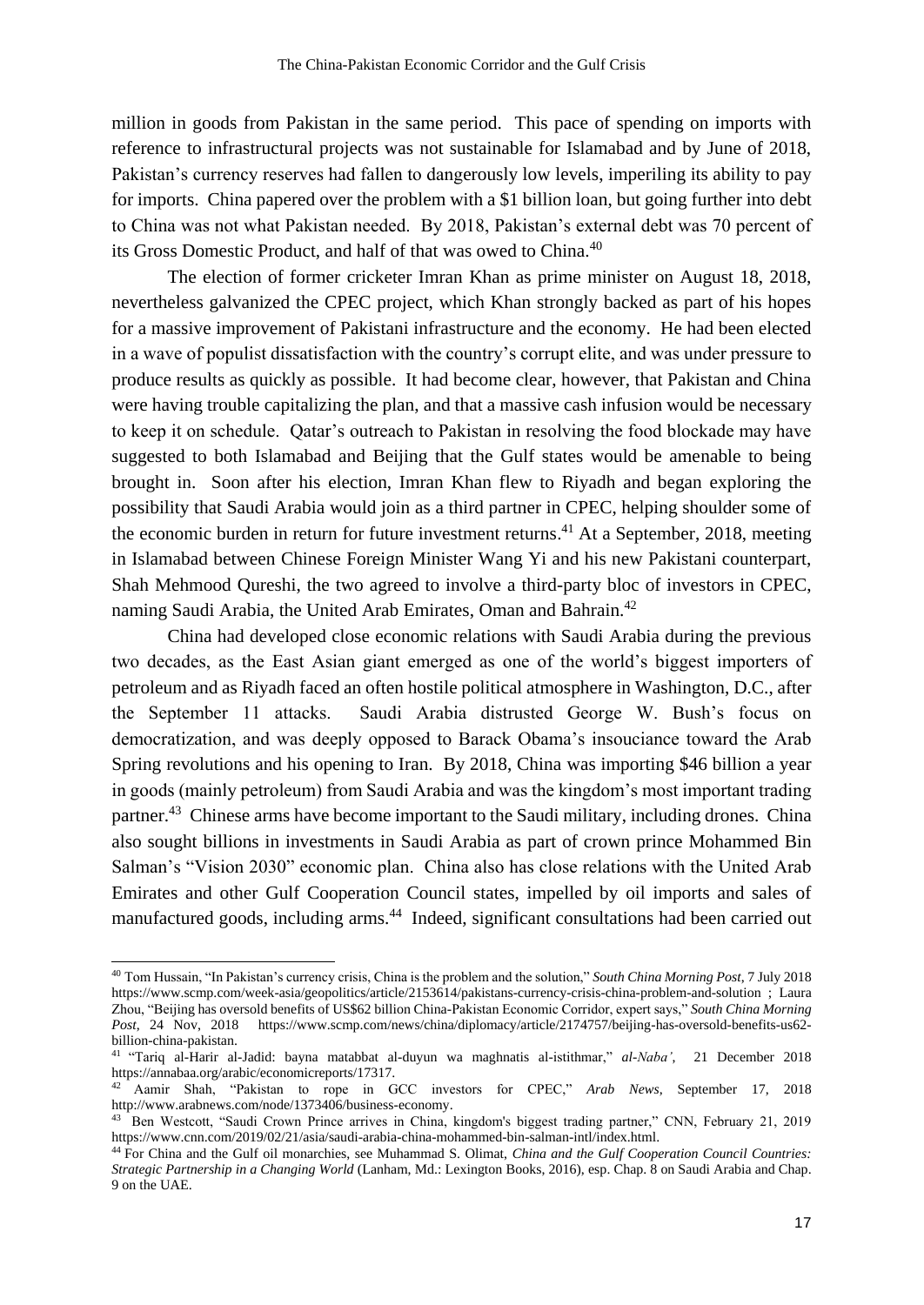with regard to incorporating Gulf Cooperation Council states into the One Belt, One Road Initiative.<sup>45</sup> It was therefore natural, as China and Pakistan sought a third partner for CPEC, that they turned to the cash-laden GCC states. The post-2017 rivalry between the Saudi-UAE-Bahrain bloc and Qatar also led the Gulf states to be more expansive in their search for influence abroad.

That fall, Khan faced yet another crisis of foreign reserves, which had fallen to a fouryear low, putting in danger its ability to do debt servicing and even to cover more than two months of imports. At the same time, the erratic Trump administration had cut \$800 million in aid to Pakistan over the course of 2018 on the grounds of its alleged lack of help in fighting terrorism.<sup>46</sup> The Pakistani rupee fell 25 percent against the dollar in the course of 2018, and Trump's lack of confidence did not help. Pakistan would have to go to the International Monetary Fund for a big \$7 billion loan, but the Trump administration was in a position to interfere.<sup>47</sup> That fall, Imran Khan attended a Saudi investment conference boycotted by many other heads of state and investors in the wake of the murder in the Saudi consulate in Istanbul of dissident journalist Jamal Khashoggi. Saudi Arabia announced that it would grant Pakistan \$3 billion to help it get past its foreign reserve crisis, and would loan it another \$3 billion to cover oil imports. The big Saudi intervention gave Pakistan a much improved bargaining position with the IMF.<sup>48</sup>

While the September 2018 announcement on a third party to CPEC named the blockade faction in the Gulf plus neutral Oman, in fact the new government in Islamabad maintained good relations with Qatar, as well. In December of 2018, the Pakistani Charge d'Affaires in Doha, Murad Baseer, announced that bilateral trade between Qatar and Pakistan had increased over 70 percent since the June 5, 2017 embargo began, to \$1.58 billion. He said that Gwadar port and the China Pakistan Economic Corridor would offer the two countries the opportunity to develop joint ventures with regard to natural gas and manufacturing in the CPEC-envisioned Special Economic Zones.<sup>49</sup> (Using natural gas produces half the carbon dioxide that burning coal does, and is far less polluting, so that if Qatar really can increase its exports to Pakistan and have some of the planned coal plants replaced with natural gas, the Pakistani public will benefit).

Imran Khan himself visited Doha in January, 2019. He discussed with Emir Tamim bin Hamad Al-Thani "ways to promote bilateral relations in various fields, especially in investment, energy, food security and military co-operation." 50 Qatar's emir told Khan he

 45 Jin Liangxiang and N. Janardhan, "Mubadirat al-hizam wa al-tariq: Al-Furas wa al-ma`uqat imam mantiqat al-khalij," *Emirates Diplomatic Academy*, June 2018 http://eda.ac.ae/docs/default-source/Publications/eda-insight\_belt-androad\_ar.pdf?sfvrsn=2.

<sup>46</sup> Alex Ward, "Why Trump cut millions in military aid to Pakistan," *Vox*, September 4, 2018 https://www.vox.com/2018/9/4/17818396/pakistan-aid-military-trump-pompeo-afghanistan.

<sup>47</sup> "Pakistan ki iqtisadi mushkilat chini sarmayahkari aur 12 irb dalar ki zarurat," *Navai Vaqt*, 10 August 2018 https://www.nawaiwaqt.com.pk/10-Aug-2018/883222.

<sup>48</sup> Kay Johnson and Asif Shahzad, "Saudis offer Pakistan \$6 billion rescue package to ease economic crisis," Reuters, October 23, 2018 https://www.reuters.com/article/us-pakistan-saudi/saudis-offer-pakistan-6-billion-rescue-package-to-easeeconomic-crisis-idUSKCN1MX2FA.

<sup>49</sup> "Pakistan-Qatar trade ties to further grow in coming years," *The Peninsula*, December 18, 2018 https://thepeninsulaqatar.com/article/18/12/2018/Pakistan-Qatar-trade-ties-to-further-grow-in-coming-years.

<sup>50</sup> "Amir, Pakistani PM discuss ways to strengthen relations," *Gulf Times*, January 22, 2019 https://www.gulftimes.com/story/620026/Amir-Pakistani-PM-discuss-ways-to-strengthen-relations#tag\_50250.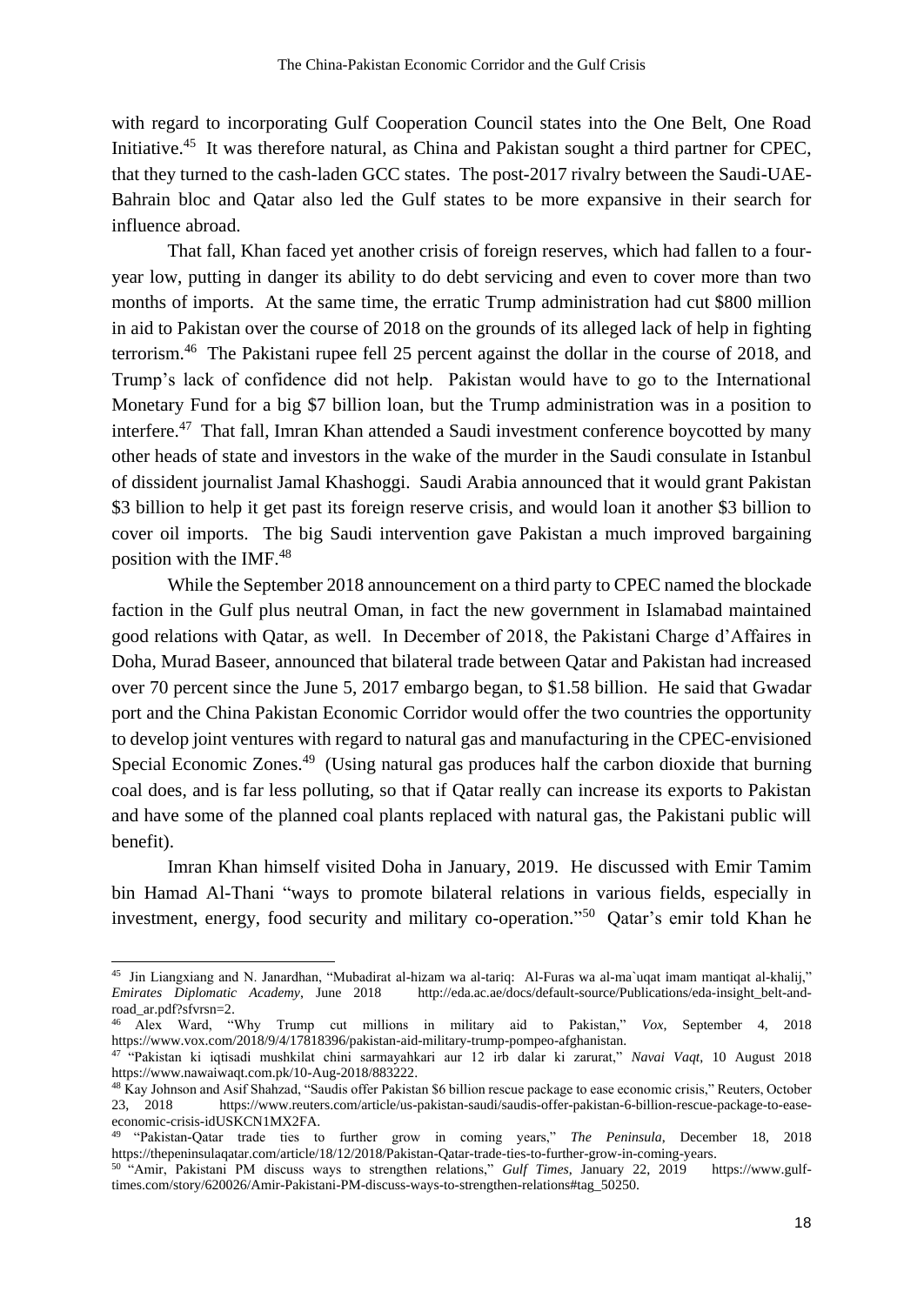would end a ban on the import of Pakistani rice and bring in another 100,000 laborers from his country, adding to the  $150,000$  Pakistanis already working there.<sup>51</sup> This addition would bring Pakistanis to about ten percent of the Qatar resident population. In a follow-up joint Pakistan-Qatar Trade and Investment Conference in March, 2019, Pakistan proposed 32 investment projects, some of the CPEC-related, to Doha, valued at \$10 billion were they to be realized.<sup>52</sup> Among the projects bruited was a food storage facility at Gwadar, which would obviously be useful to the Gulf states dependent on food imports, and the import by Pakistan of Qatari Liquified Natural Gas.<sup>53</sup> One Qatari thinker suggested that the relationship between Doha and Islamabad had become necessary if Qatar was to avoid being isolated, and he put forward x bases for it: 1) Civil Islam (i.e. a civil state based on pragmatic law that makes a place for Muslim political activism as opposed to a fundamentalist shariah state like Iran or a purely secular state such as the old Kamalist Turkey); 2) military partnership; 3) agriculture and food security; 4) CPEC and its transportation links to Central Asia; 5) Gwadar Port as a deep water container port.<sup>54</sup>

Pakistan continued to pursue aid and investments from Qatar's enemies as well. In early January of 2019, Mohammed Bin Zayed of the United Arab Emirates visited Islamabad and pledged \$6 billion, half of it in deferred payments for oil imports. The other half came as a \$3 billion deposit in the State Bank of Pakistan intended to shore up Pakistan's foreign currency reserves and help with liquidity. At the same time, Abu Dhabi expressed interest in making significant investments in the country, including the building of an oil refinery and setting up a special fund for investments in oil, agriculture and tourism.<sup>55</sup>

On 17 February, 2019, PM Imran Khan personally picked up Saudi crown prince Mohammed bin Salman from Islamabad airport during a state visit.<sup>56</sup> The crown prince had just come from visits to Delhi and Beijing, in what one Chinese Middle East expert dubbed a "Look East" tour that aimed at a more balanced foreign policy less tied directly to Washington, D.C.<sup>57</sup> Bin Salman was diplomatically isolated after he was accused of ordering the murder, on October 2, 2018, of dissident Saudi journalist and Washington Post columnist Jamal Khashogghi, with the US Congress denouncing him and countries such as Tunisia and Morocco giving him a cold shoulder. Imran Khan was one of the few major world leaders willing to

<sup>51</sup> Andrew England, "Qatar seeks to muscle its way back on to diplomatic stage," *Financial Times*, January 29, 2019 https://www.ft.com/content/560b9e3a-22e0-11e9-b329-c7e6ceb5ffdf ; "Qatar plans to recruit 100,000 Pakistani workers," *Global Data Point*, 2 Feb. 2019, Business Insights: Global. Web. 27 Mar. 2019 http://bi.galegroup.com.proxy.lib.umich.edu/global/article/GALE|A572113533?u=umuser.

<sup>52</sup> "Bakistan tu`rid `ala Qatar 30 mashru`an bi10 milyarat dular," *al-Sharq Tayms*, 12 March 2019 https://tinyurl.com/y6na95df.

<sup>53</sup> Aamir Ilyas Rana, "Qatar expresses interest in CPEC, investment in Gwadar,"

*The Express Tribune*, January 16, 2019 https://tribune.com.pk/story/1889424/1-qatar-expresses-interest-cpec-investmentgwadar.

<sup>54</sup> Farhan Mujahid Chak, "Limadha `ala Qatar an tu`azziz `ilaqatiha ma`a Bakistan?" *al-Jazirah*, 1 March 2019 https://tinyurl.com/yy42kfrc.

<sup>55</sup> Haroon Janjua, "United Arab Emirates hands Pakistan US\$6.2 billion lifeline, but 'drastic economic reforms are still needed'," *South China Morning Post*, 8 January 2019 https://www.scmp.com/news/asia/south-asia/article/2181078/unitedarab-emirates-hands-pakistan-us6-billion-lifeline.

<sup>56</sup> Joseph Hincks, "Saudi Arabia Is Investing \$20 Billion in Pakistan. Here's What It's Getting in Return," *Time*, February 19, 2019 http://time.com/5531724/saudi-arabia-pakistan-mbs-imran-khan/.

<sup>57</sup> Weijian, Li. "Saudi Crown Prince Mohammed's Asia tour shows strategic shift," *Global Times* [Beijing, China], 25 Feb. 2019. Infotrac Newsstand, http://link.galegroup.com/apps/doc/A575620630/STND?u=umuser&sid=STND&xid=04d5e60f. Accessed 27 Mar. 2019.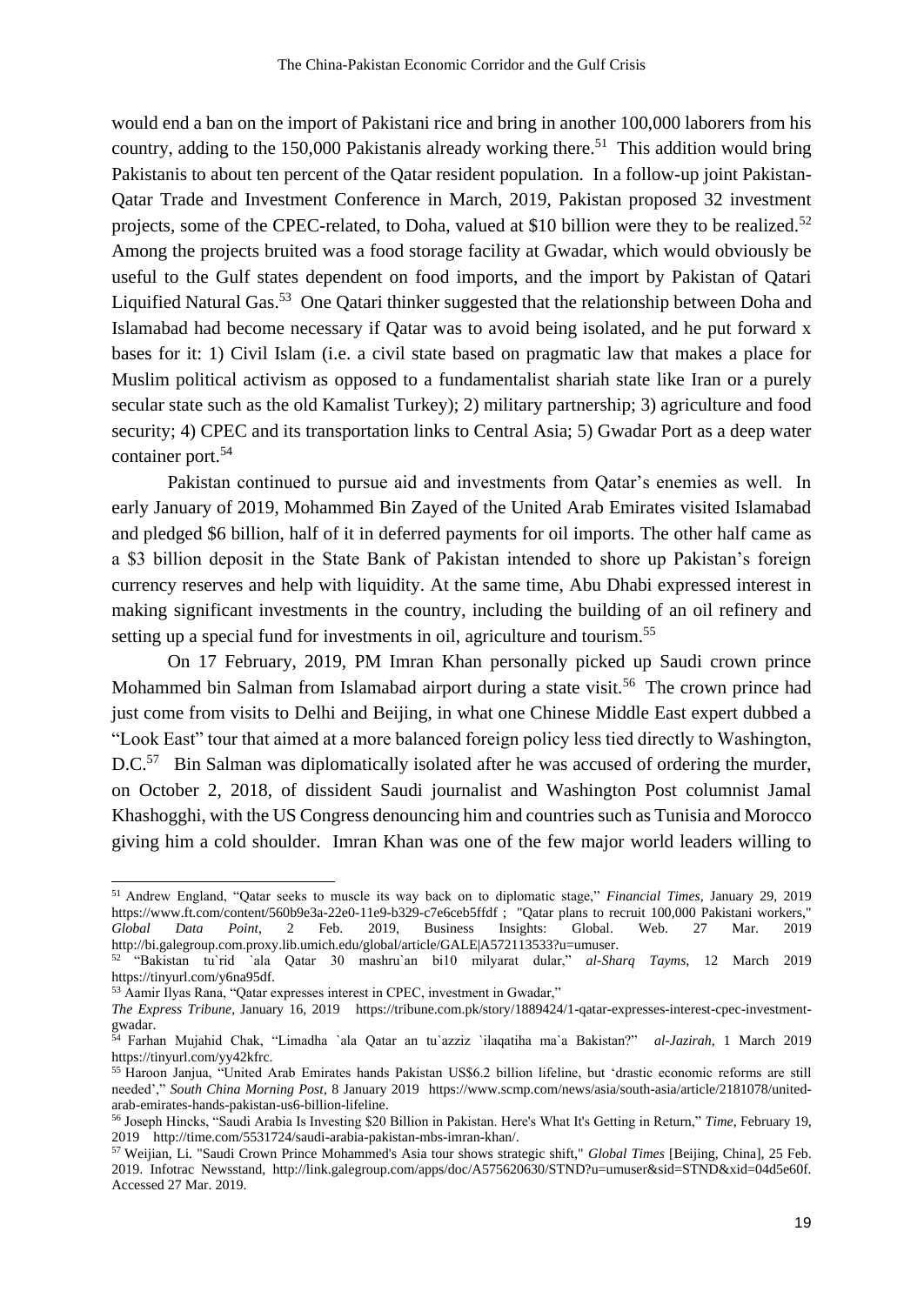meet with him and do business with him. The Khashoggi scandal had endangered the crown prince's plans to attract foreign investment in Saudi Arabia, and to find investment vehicles abroad for Riyadh.

Bin Salman offered Pakistan an unprecedented \$20 billion investment program. The money was not intended as foreign aid but as an investment that would pay for itself and generate profits. Of the funds pledged in February, some \$2 billion were earmarked for renewable energy plants. Nearly \$10 billion, about half, was devoted to building an oil refinery at Gwadar Port. While Gwadar was an important node in the new transportation and energy networks linking China to the Arabian Sea via Pakistan, the original CPEC prospectus had funded it and its facilities at less than a billion dollars. The Saudi petroleum refined at Gwadar would fuel not only Pakistani transportation but, given the plans for trans-Himalayan pipelines, also that of China, and would generate profits for Saudi Arabia. Since pipelines longer than 4,000 km are generally unprofitable, the biggest customers for this petroleum would likely be Pakistan, Afghanistan and Xinjiang (it is only 2,000 km from Gwadar to Kashgar). Saudi officials predicted that the Saudi investment in Gwadar would be one of the bigger anywhere in the world and would bind Saudi Arabia, Pakistan and China in a new relationship.<sup>58</sup>

For the Saudis to take a position in Gwadar stirred controversy. It was met with hostility by some Baloch parliamentarians. Speaking in January of 2019, Aslam Bhootani, who represents Gwadar in the National Assembly, said that "We will tell the Saudi [crown] prince that Balochistan is not for sale and that elected representatives of the [Gwadar] port city have not been taken on board regarding the [oil refinery] development activities."<sup>59</sup> Some observers speculated that China might be unhappy to have to share Gwadar with Saudi Arabia and worried that its own refining companies had been blocked, though it might be relieved at not having to carry the troubled Pakistani economy all by itself.<sup>60</sup> This analysis strikes me as unlikely. The evidence is that China was very much part of the decision to bring in the Gulf states to solve Pakistan's liquidity problems in pursuing CPEC, and the Pakistani press explicitly reported that China had approved the Saudi involvement.<sup>61</sup> For its part, Pakistan was clearly seeking to avoid becoming captive to a single foreign patron. Unsaid in all the economic plans and pledges of aid is that Pakistan has a population of nearly 200 million and one of the best militaries in Asia, and is a nuclear power, such that it can offer a security umbrella to small Gulf allies like the UAE, Saudi Arabia and Qatar. At the same time, allying with Islamabad and making it beholden to them through loans and aid was a way of forestalling any possibility that Pakistan's military might be deployed against any of them (though that prospect is remote, and Pakistan has pointedly declined to get involved in Arabian military struggles such as the Yemen War).

<sup>58</sup> "Gwadar Pakistan, Chin aur Su`udi `Arab ki dosti ki misal banega," Ary News, 12 January 2018 https://urdu.arynews.tv/saudi-minister-says-gwadar-will-be-the-example-of-pakistan-china-and-saudi-friendship/ ; Muhammad Arshad Munir, "Saudi Vision 2030 and CPEC: heralding regional prosperity," *Arab News*, 22 Mar 2019; "Saudi energy minister Al-Falih signs \$18bn MoUs with Pakistan." *Construction Week*, 20 Feb. 2019. Infotrac Newsstand http://link.galegroup.com/apps/doc/A574792930/STND?u=umuser&sid=STND&xid=f482063f. Accessed 26 Mar. 2019.

<sup>59</sup> Adnan Aamir, "Saudi investment in Pakistan stokes tensions with China: Riyadh's billion dollar refinery projects in Gwadar seen irking Beijing," *Nikkei Asian Review*, January 28, 2019.

 $60$  Ibid.

<sup>61</sup> "Gwadar men Su`udiyah ki maujudagi chin ne qabul kar li," *Ummat*, 13 January 2019 https://ummat.net/todaynewspaper/2019/01/13/49011/.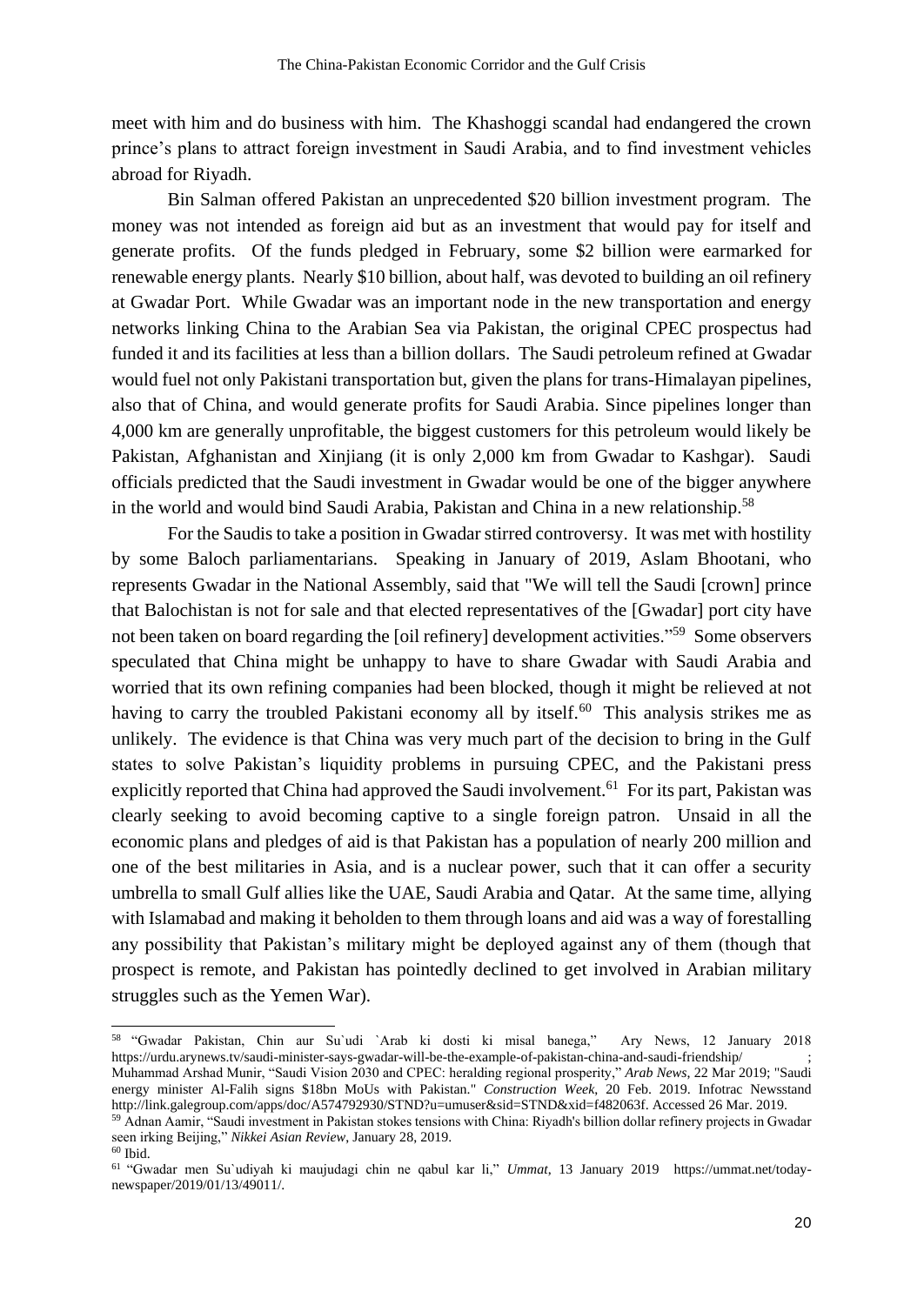#### **Conclusion**

China's investment in Pakistan has a strong security dimension. Gwadar gives China a window on the strategic Arabian Sea and the Arabian Gulf, through which a significant proportion of Beijing's trade flows. China also seeks to ensure that separatist Muslim radicals from Xinjiang cannot find safe haven in the lawless Pakistan tribal belt and that Islamabad has the wealth and the will to quieten the insurgency that grew up in the era of George W. Bush's "War on Terror." At the same time, what I have dubbed "Hong Kong West" is intended to jumpstart economic growth in troubled Xinjiang. It seems farfetched that the project is intended to bring energy to the capital, which likely would not be economically remunerative through overland pipelines. From the Pakistan side, willingness to go all in with CPEC is typical of Islamabad's longstanding search for strategic rent as a way of bolstering its economic and military position as a resource-poor Asian state with a large and powerful neighboring rival in the form of India.

The huge infusion of cash and investments in CPEC projects from the Gulf states from fall 2018 was impelled by three crises. The first was the difficulty Pakistan had in paying for its increased level of equipment and other imports to meet its obligations, producing serial currency reserve crises that threatened its solvency. For China alone to try to resolve this problem would have entailed further extensive loans to Pakistan, which would have put Islamabad even more deeply in hock to Beijing, raising the specter of the sort of debt trap against which Washington and other critics had warned. Such a development could also sour the Pakistani public on CPEC, a dangerous possibility that could cause the entire initiative to backfire.

The second crisis was the Qatar blockade, which sent both Qatar and its enemies scurrying to find allies. Pakistan, like the child of divorced parents, was showered with competing gifts by the rivals. Qatar needed food imports and better shipping arrangements, but also needed a friend and perhaps potential mediator with the blockading parties. Pakistan has long been a rent-seeking state, accepting billions from Washington and Riyadh in the 1980s to fight the Soviets in Afghanistan and then in the 2000s joining the US to the tune of billions more in the "War on Terror." The GCC crisis gave the wealthy Gulf hydrocarbon states an impetus to woo Pakistan, with its professional army and its nuclear arsenal, opening the possibility for Riyadh of substantial inflows of strategic rent that could then be used to avoid the CPEC debt trap. This approach tells us something about Saudi Arabia's attempt to emerge as a regional hegemon. Because its primary basis for power is its wealth and because it is a small country of 22 million with limited military or coercive potential, Saudi Arabia cannot actually function as a hegemon. Further, the Saudi attempt at polarization of the region between its coalition and Iran faltered in the face of opposition by China, Pakistan and Turkey, all of whom prefer a multipolar Greater Middle East for reasons of trade and diplomacy. At most, Saudi Arabia is an influence-peddler in the region. Pakistan and China have taken advantage of this contradiction for their own purposes, seeking increased investments from both sides in the GCC conflict.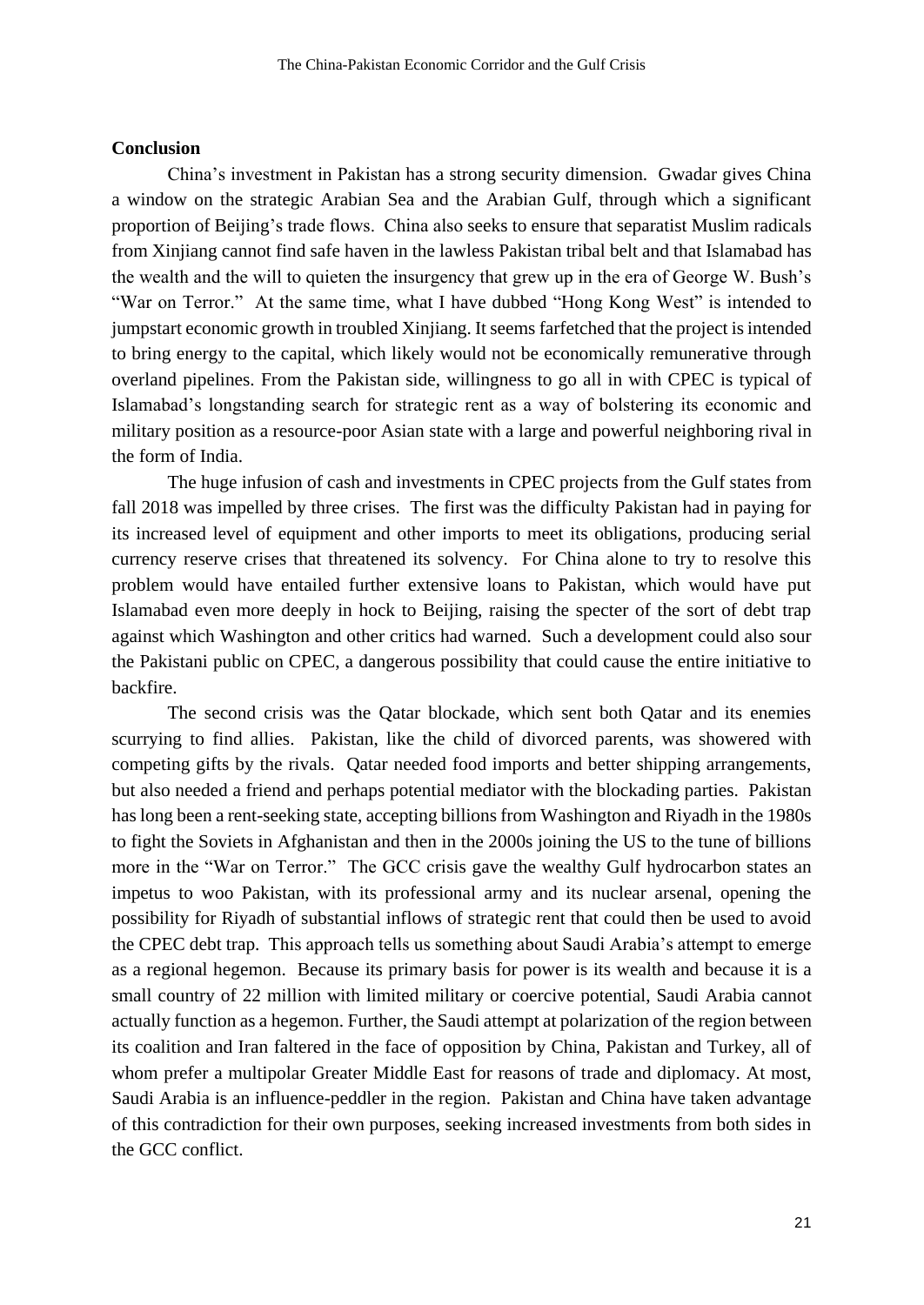The third crisis was the Khashoggi murder, which threatened Mohammed Bin Salman's plans to find non-oil investments and attract investors to Saudi Arabia because of the isolation he faced when Turkey revealed his role in it. This isolation made the crown prince enormously grateful for Imran Khan's willingness to pursue close relations with Riyadh, and resulted in two aid and investment packages for Pakistan. One, in fall of 2018, came to \$6 billion in grants and loans for oil imports. The second, in winter of 2019, involved \$20 billion in investments in Pakistan, including \$10 billion for a new oil refinery at Gwadar. Jockeying for influence and friends in the wake of the Qatar blockade and the faltering of Bin Salman may also have determined Mohammed Bin Zayed of the UAE to pledge billions in aid, petroleum import loans, and investments in Pakistan.

If CPEC does nothing more than vastly increase Pakistan's electricity supply, it could be a game-changer for that country. Inadequate energy had constituted a brake on industrialization, which in turn slowed urbanization. Less than twenty percent of the workforce is in industry. Pakistan was still some 61 percent rural in 2016, and rural populations have high population growth rates, since children serve a free labor on farms and provide social security to parents in their old age. Pakistan's annual economic progress often has not been much more than its population increase, causing per capita income to stagnate. If adequate electricity impels significant migration to cities in search of the new jobs that will open up, it could lead to a fall in the birth rate, making it easier for the country to increase per capita income. Pipeline tolls are another potential source of new wealth. New roads and rail lines will serve as economic multipliers. Such economic progress, especially in neglected provinces such as Balochistan and Khyber-Pukhtunkhwa, could in turn contribute to a decline of radicalism. Provincial critics are, however, correct that these positive developments depend on a willingness to share the wealth by the dominate Punjabi majority.

As for the investors, whether they will make much money from their Pakistan investments is a matter of speculation. The hope appears to be that Chinese and Gulf investment in the country could do for it what Cold War American investment in and aid to South Korea and Japan did for those economies in the 1950s and 1960s. Even if the return on investment is low, however, the investors at the moment are flush with cash and have other money-making opportunities. For China, CPEC seems to be an attempt to calm down its volatile northwest and its troubled South Asian neighbor through an economic "big bang." For the arid Gulf states, friendship with Pakistan has in part to do with the security umbrella it potentially offers them and the resources, including critical food supplies, they can draw from it. Cooperation with China allows them to diversify both economically and with regard to security, and forms part of the internal faction-fighting between the Quartet countries and Qatar. In addition, it allows them to avoid a sole dependence on the United States while retaining the North American superpower as their primary patron.